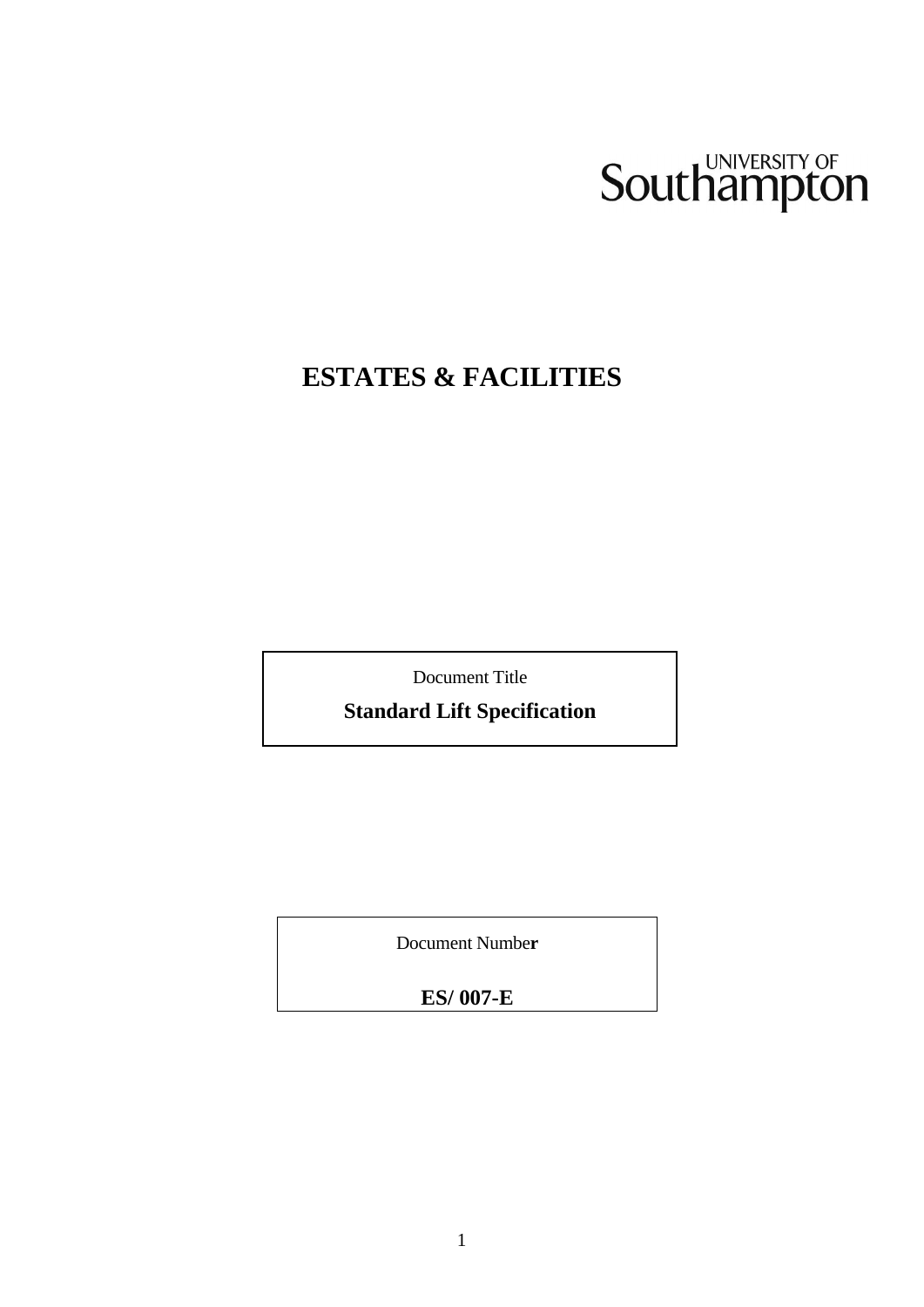## **Revision Index**

|          | Date of       |            |                                                |
|----------|---------------|------------|------------------------------------------------|
| Revision | Revision      | Revised by | <b>Revision made</b>                           |
| A        | 25/11/05      | <b>DAG</b> | For review                                     |
| В        | 31/1/06       | <b>DAG</b> | Issued for use                                 |
| C        | 25/5/06       | <b>DAG</b> | Up-dated for DDA compliance                    |
| D        | 1/5/07        | <b>DAG</b> | Up-dated for stair lifts, platform lifts, fire |
|          |               |            | fighting lifts and general standards           |
|          |               |            | update.                                        |
| F        | $19 - 7 - 11$ | <b>DAG</b> | <b>Standards Up-Dated</b>                      |
|          |               |            |                                                |
|          |               |            |                                                |
|          |               |            |                                                |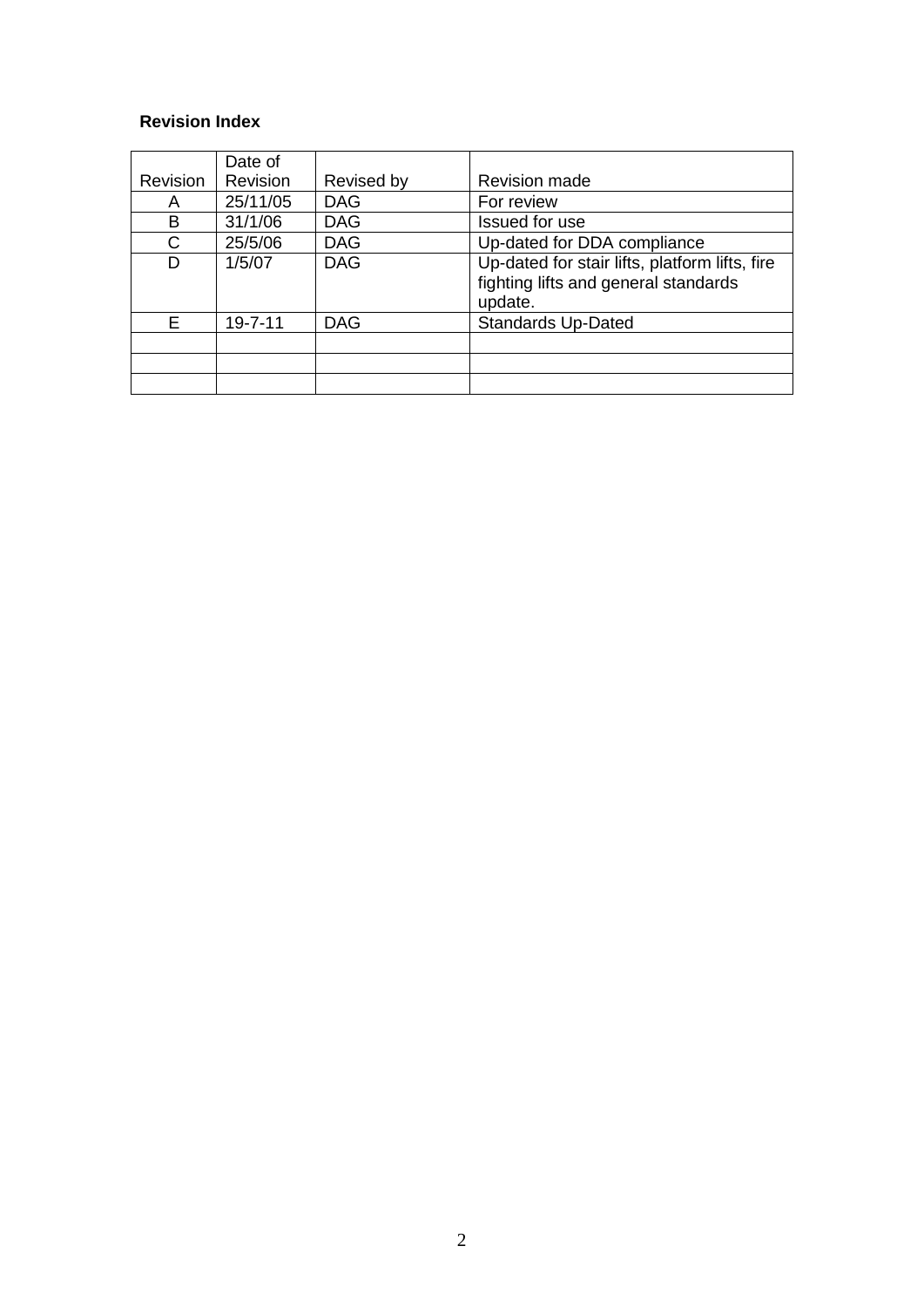## **U NIVERSITY OF SOUTHAMPTON**

## STANDARD LIFT DESIGN BRIEF, FOR M&E DESIGN CONSULTANTS

## **GENERAL**

This specification covers the design for any new lift installation at the University of Southampton. This will include the supply, delivery, erection, fitting, testing and commissioning and consultant witness testing of all equipment and associated materials and plant.

The aim of this design brief is to ensure that all equipment is generic in design and is not special to any lift contractor. This shall ensure that all spares will be supplied by a third party supply chain and not a Lift Contractor and that lifts will be easy maintain.

The work shall be completed, and left in full working order to the satisfaction of the Engineer.

#### **Section 1**

APPROVED COMPONENTS AND SUPPLIERS

The following list of components and suppliers is offered to the Contractor as a guide to the preferred specialists who are known to the University. The list has been designed around the ease of maintenance and availability of spares.

At all times, the Lift Contractor will be responsible for the performance and design of equipment offered.

#### **General Guarding**

Essex Wire Works Seagrave Metal Works.

#### **Hoisting Machines**

Sassi – (Geared Machines) Thyssen – (Geared and Gearless Machines) Leroy Somer – (Gearless Machines)

## **Motors**

Loher Sassi Thyssen Zeihl Abegg

#### **Pulleys & Diverters (Cast Iron Only)**

**Montinari** Sassi Thyssen

## **Door Operators and Door Operating Equipment.**

GAL MOVF Selcom VF (Light Duty Installations only)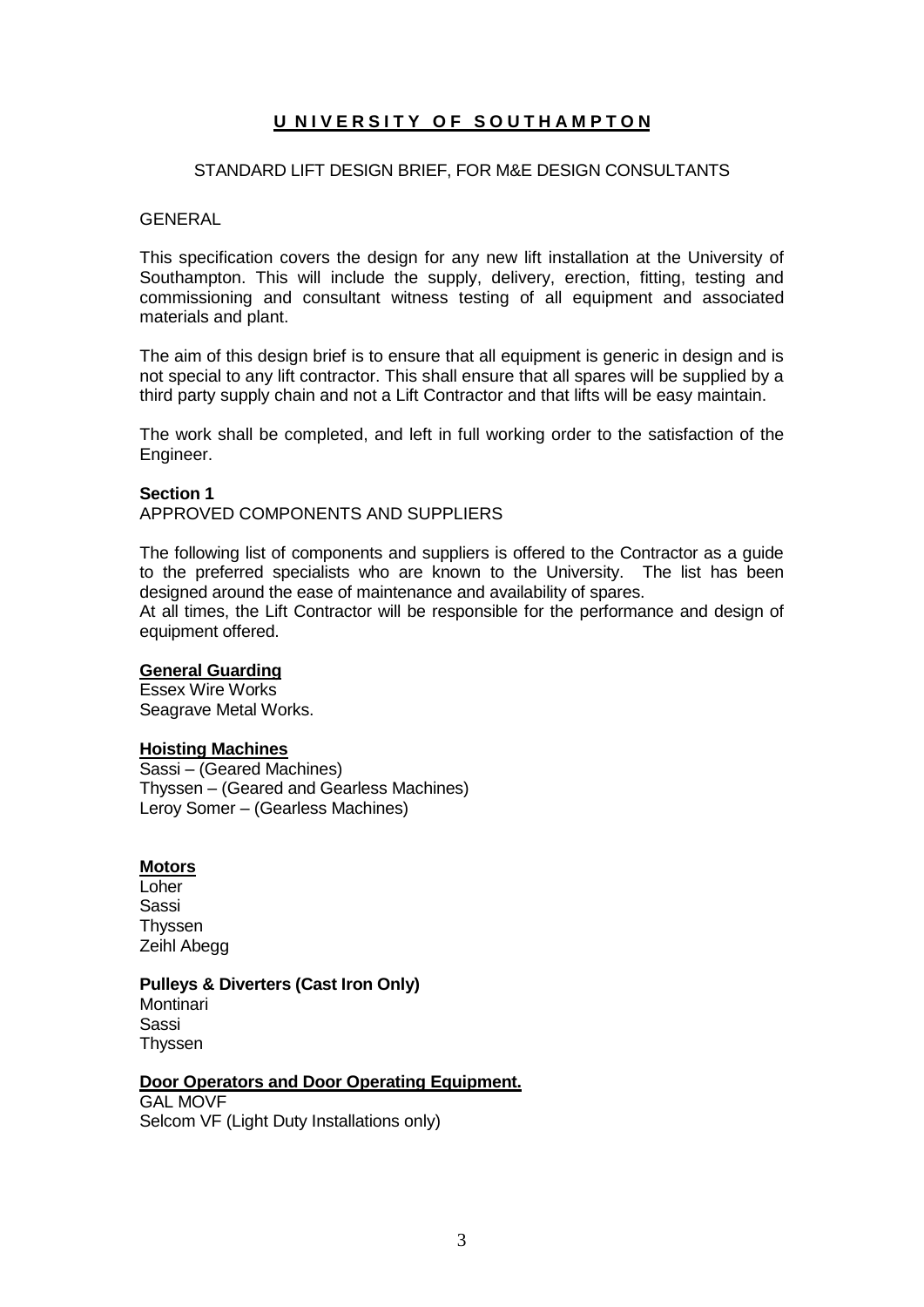## **Control Systems.**

**Lester** Liftstore

## **Shaft Detection Systems.**

Tape Head same manufacture as controller. Lester UPS Liftstore V-COM

## **Limit Switches.**

Kronemberge FES.

## **Specialist Finishes [Lift Cars, Entrances &c]**

P.H. Jacksons. Sterling Lift Products.

## **Push Buttons.**

Liftstore US 91 EN.

## **Indicators.**

Red Dotmatrix 50mm Character on the Car and 30mm on the landing. Lift Store **Stentorgate** 

## **Communication Equipment.**

**Windcrest** 

## **Door Detectors**

**Memco** 

## **Pump Units For Hydraulic Lifts.**

Bucher with LRV Electronic Valve.

## **Rams for Hydraulic Lifts.**

**Bucher** 

## **Emergency Communication Systems For Evacuation Lifts and Fire fighting Lifts. Windcrest**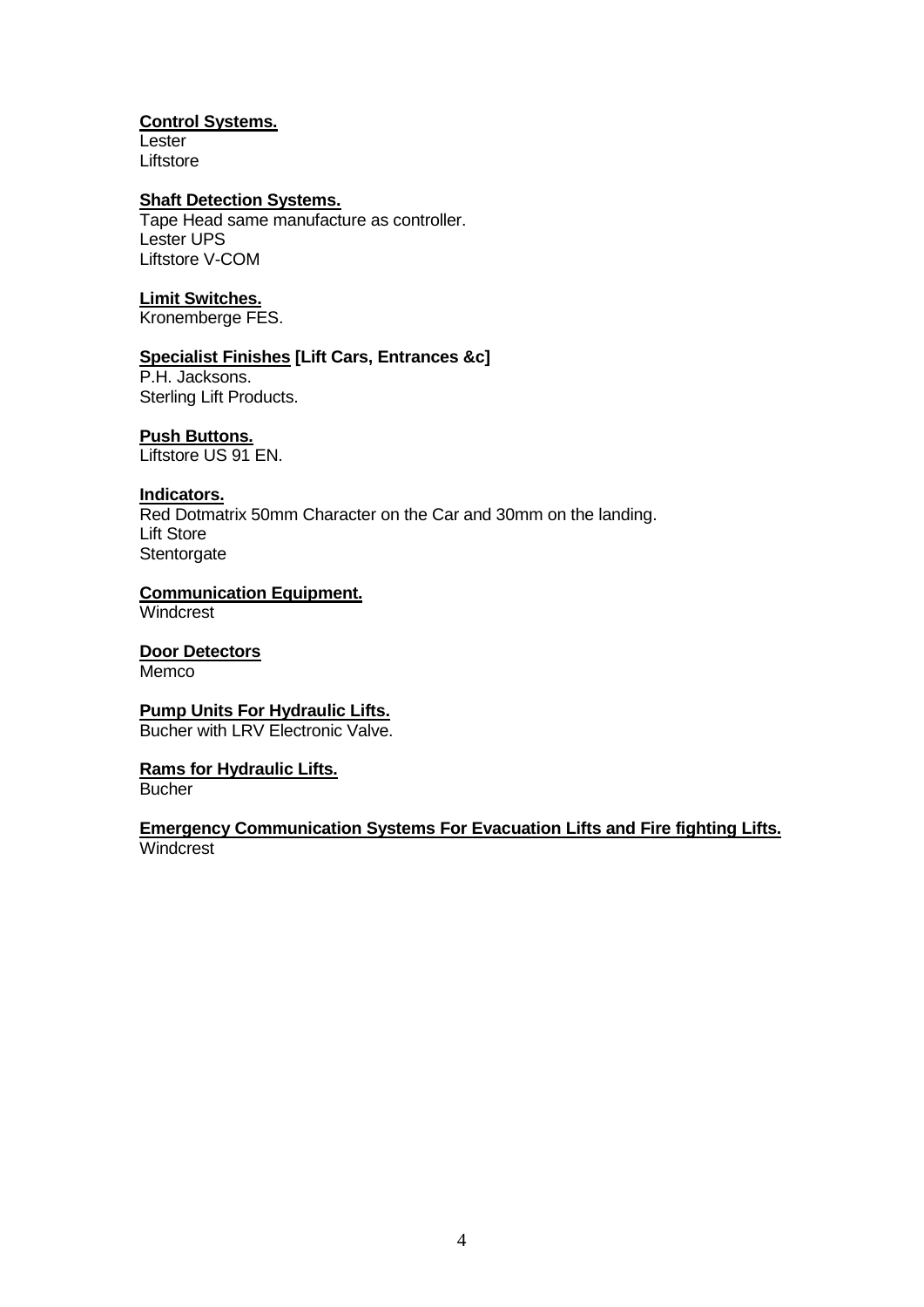## **SECTION 2**

## **STANDARDS & REGULATIONS**

The installation shall as a minimum conform to the following where applicable together with any amendments or updates: and any other construction related British or European standard.

- 1. British Standard Specifications series 5655 that are still current.
- 2. BS EN81 1 & 2 1998 Safety Rules for the construction and installation of lifts.
- 3. BS EN81-3 2001 Safety Rules for the construction and installation of electric and hydraulic service lifts. (When service Lifts are fitted)
- 4. PM26 Safety at Lift Landings.
- 5. The Lift Regulations 1997.
- 6. BS EN81-70: 2003 Safety Rules for the construction and installation of lifts Particular applications for passenger and goods passenger – Accessibility to lifts for persons including persons with disability. (To be complied with in full unless Dimensions do not permit)
- 7. BSEN81–21: 2009 New Passenger and goods passenger lifts in existing buildings.
- 8. BS EN81-28: 2003 Safety Rules for the construction and installation of lifts Lifts for the transport of persons and goods – Remote alarm on passenger and goods passenger lifts.
- 9. BSEN81-30: 2010 Accessible Goods only lifts.
- 10. BS EN81-58: 2003 Safety Rules for the construction and installation of lifts. Examination and tests. Landing doors fire resistance test.
- 11. BS EN81-71: 2003 Safety Rules for the construction and installation of lifts. A particular application for passenger and goods passenger lifts. Part 71. Vandal Resistant lifts.
- 12. BS ISO 4190 Part 1: 1999 Lift installations Class I, II, III, and VI lifts.
- 13. BS ISO 4190 Part 2: 2001 Lift installations Class IV lifts.
- 14. BS7255:2001 Safe Working on lifts.
- 15. BS EN81-72: 2003 Safety Rules for the construction and installation of lifts Particular applications for passenger and goods passenger lifts – Part 72 Fire Fighter Lifts. (Where Fire Fighting Lifts are required)
- 16. BS EN81-73:2005 Behavior of lifts in the event of a fire.
- 17. BS 9999:2008 Code of practice for fire safety in the design, management and the use of buildings.
- 18. BSEN81- 40: 2008 Stair lifts and inclined lifting platforms intended for persons with impaired mobility.
- 19. BS 6440: 1999 Powered Lifting Platforms for use by disabled persons.
- 20. BS8486: 2007, Part 1 & 2 Examination and Test of new lifts before putting into service.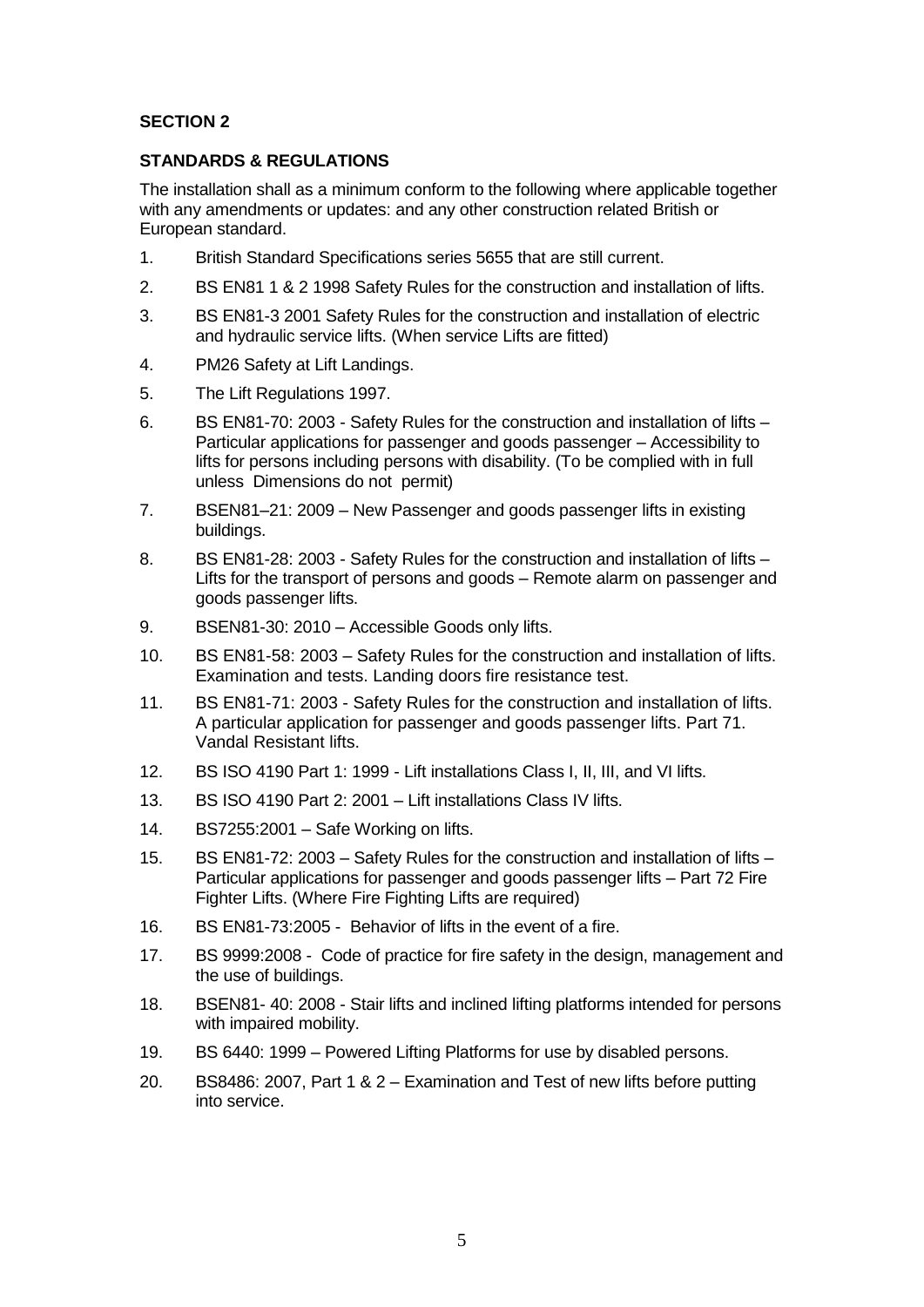**Suitably qualified and competent personnel shall carry out the extent and scope of the works detailed within this specification, proof of competence shall be provided to the engineer upon request.**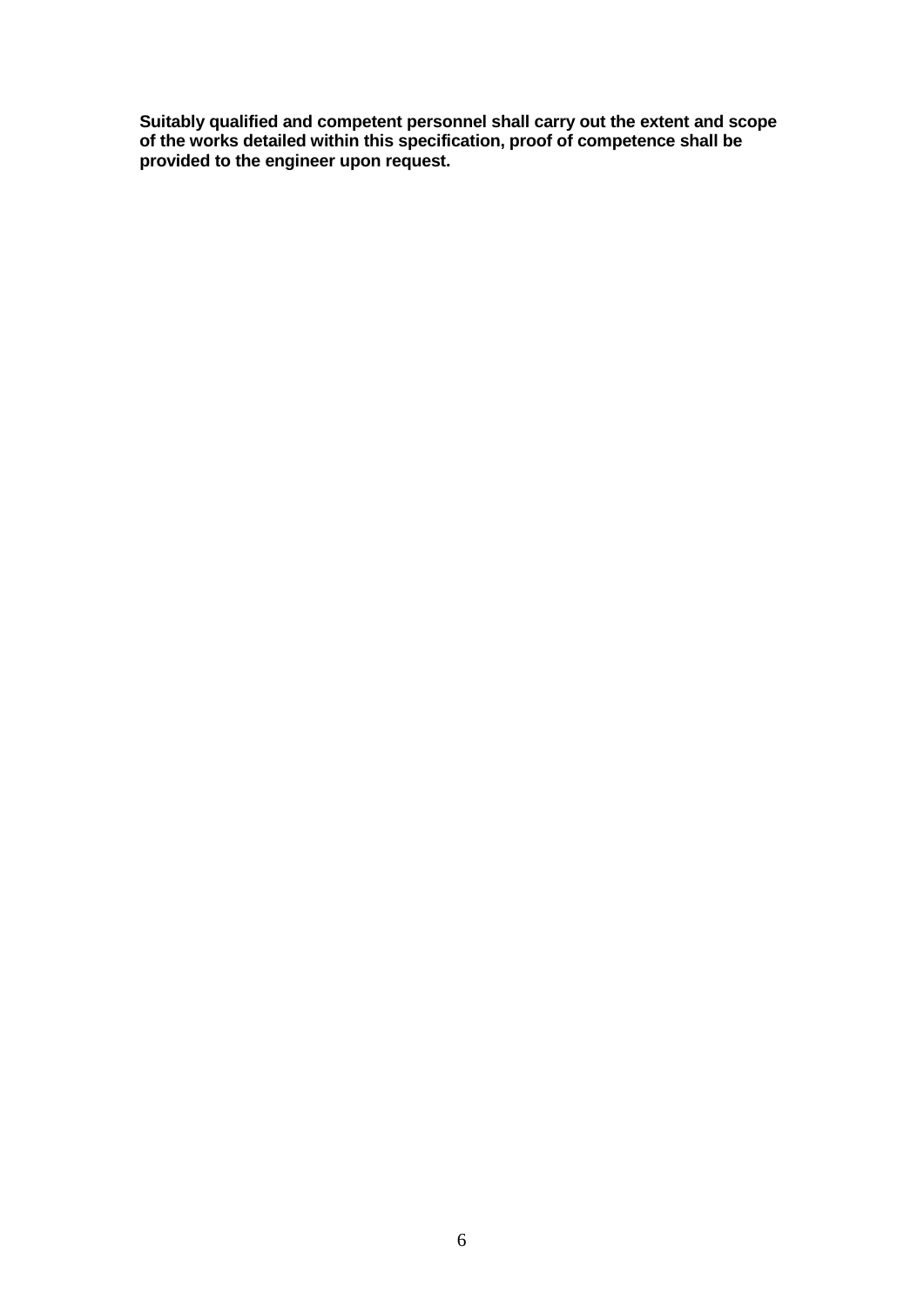## **SECTION 3**

## **GENERAL REQUIREMENTS**

## **GEARED DRIVING MACHINE**

#### **Worm & Wheel**

The worm shaft and worm shall be machined from a single steel forging and the worm wheel rim shall be centrifugally cast phosphor bronze hobbed to mate perfectly with the worm. The rim shall be bolted to the flange of the sheave shaft in such a manner that the rim can be quickly replaced should this become necessary**.**

#### **Traction Sheave**

The sheave shall be separate, it shall not be integral with its shaft and it shall incorporate a bolted rim.

The sheave diameter shall not be less than 40 times the diameter of the hoisting ropes.

The traction sheave shall have a minimum hardness of Brinell 210. A certificate of test to be provided by the Contractor.

Where the design or positioning of the machine requires a smaller traction sheave to achieve the required angle of wrap, the number of suspension ropes shall be increased to achieve the required traction.

#### **Pedestal Bearing**

Where an outboard pedestal bearing is provided it shall be of a proprietary manufacture, and where appropriate, suitably designed for bottom drive arrangement.

## **Bearings**

Bearings must be sleeve or roller type and may be of the sealed-for-life type. All bearings on a common shaft shall be of the same type.

## **Gear Ratio**

The ratio of sheave diameter to worm wheel pitch circle diameter shall not exceed 1.75:1.

## **Lubrication**

The gear oil shall be of the grade recommended by the gear manufacturer and an external oil level gauge shall be provided.

## **Bedplate and Supporting Steelwork**

Where the machine requires a separate bedplate or supporting steelwork it shall be manufactured from standard steelwork sections. The machine supports shall have machined faces. Packing other than fine shimming shall not be accepted and designs for supporting steelwork shall be by proven calculation.

## **Isolation**

Suitable sound isolation to the approval of the Engineer shall be provided to prevent the transmission of noise and vibration from the machine to the building structure. The assembly is to be suitably fixed to prevent any pitching or tilting.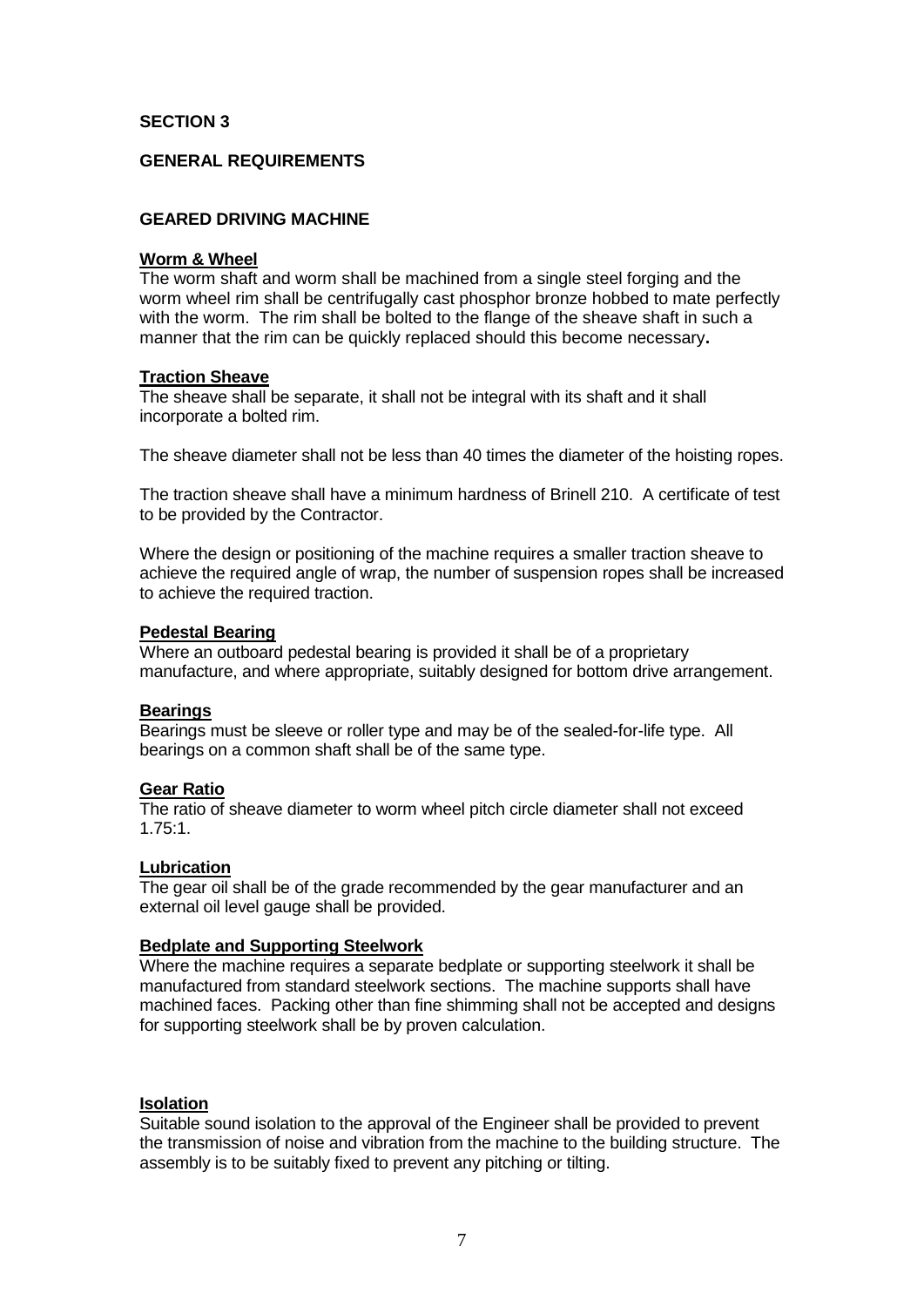## **Drilling of Steels**

The Lift Contractor shall supply, drill and tap the main supporting and all secondary steels as necessary.

## **Driptrays**

Oil driptrays are to be provided.

## **Rope Retainers**

The main machine and any associated pulleys are to have rope retainers, which shall prevent the main hoisting ropes leaving their respective grooves through rope bounce, &c.

## **Brake**

The brake shall:

Under any normal load and speed conditions, smoothly bring the car to a standstill.

Be mechanically applied and electrically held off.

Sustain static load 25% in excess of contract load.

Have an approved means of mechanical release.

Under operating conditions not be released unless power is applied to the motor.

Incombustible brake linings are to be used and where the linings are not bonded, they shall be riveted with a minimum of 8 copper or soft rivets per shoe, each firmly clenched with the correct form of oversetting tool.

Brake springs, when used, shall be supported and in compression.

Brake linings shall not contain asbestos.

Any device for the adjustment of spring tensioning must be fitted with lock nuts.

The brakes shall be mechanically applied at all times until the hoisting machine is under power.

If the brake shoes do not lift power will be disconnected from the driving machine through an over-torque detection device and if required a brake disconnector proving switch.

The brake coil terminals shall be fully enclosed.

The bearing surface of the brake coupling shall be formed from a single forging.

## **Brake Switch**

A brake switch shall be installed to the brake. This switch shall prove that the brake has lifted prior to the main drive unit motor being energised. If the brake does not lift the main drive unit motor shall not move the lift.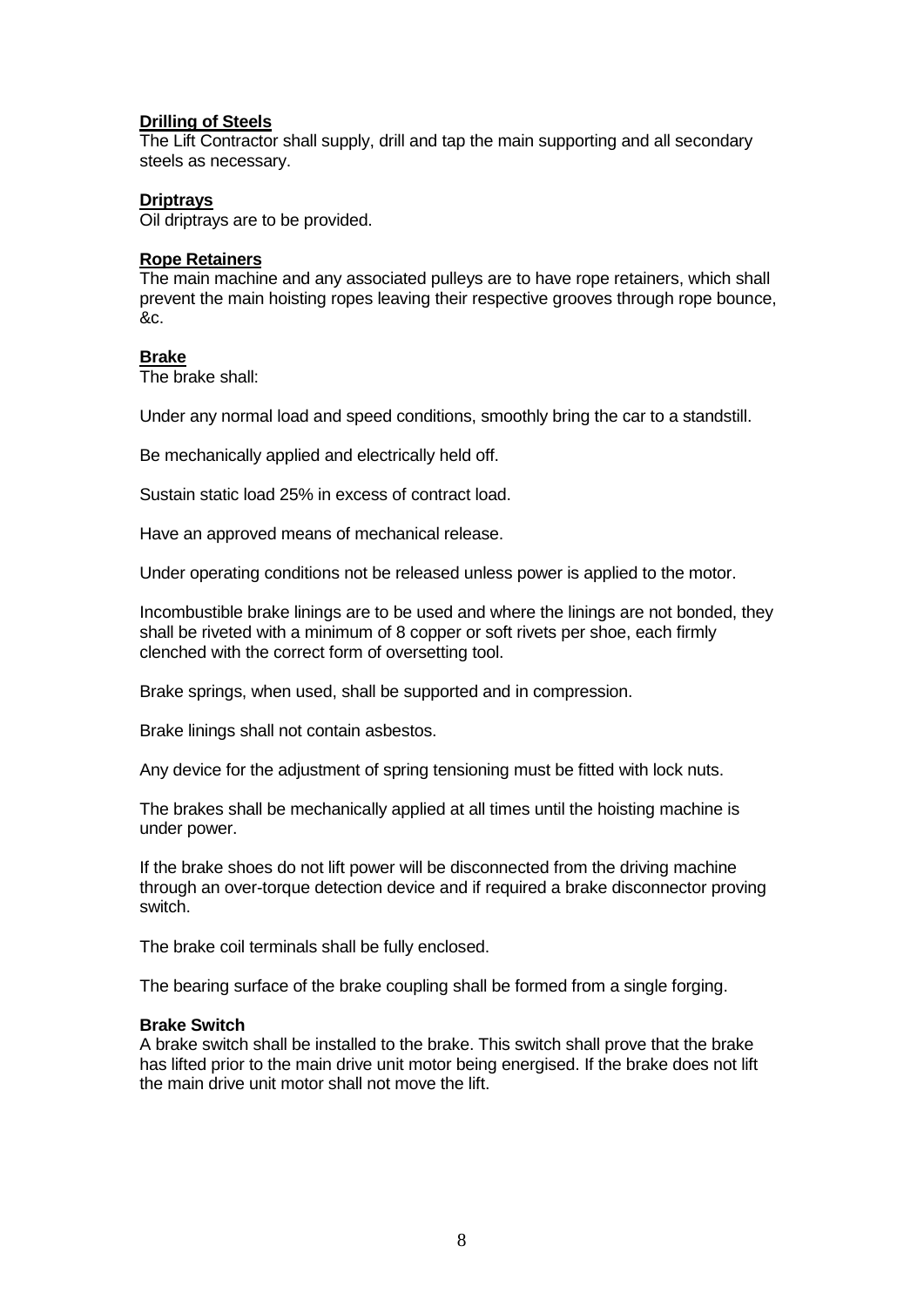## **DIVERTOR PULLEYS**

Rope retainers are to be provided to the pulley wheels, which shall prevent the main hoisting ropes leaving their respective grooves, through rope bounce or the application of the safety gear.

Sealed for life roller bearings shall be used.

The diverter pulley shall have a minimum hardness of Brinell 210. A certificate of test is to be provided by the Contractor.

## **GUIDE RAILS**

Substantial Tee section guide rails shall be provided to the car and counterweight, The minimum guide blade thickness shall be 16mm on the car and 9mm on the counterweight.

## **UNCONTROLLED MOVEMENT OF THE LIFT. (Upward and at landings)**

A device shall be provided on the lift stop the lift in the event of any uncontrolled upward movement of the lift.

A device shall also be provided to monitor and prevent any uncontrolled movement of the lift when it is at the landing with the doors open.

## **VARIABLE FREQUENCY MOTOR**

The motor shall be induction AC type incorporating forced ventilation.

The control of the motor shall be achieved, through power transistors, by finite adjustment to the frequency and voltage of an AC power supply through a Pulse Width Modulator incorporating four-quadrant regeneration.

The inverter drive shall meet the harmonic limits laid down in the current Electricity Council Recommendation and must fulfil all radio interference requirements.

The motor and its control shall be compatible to the power supply to the machine room and is to incorporate a sound filter to dampen the Pulse Width Modulator enabling the Lift to run at all loads/speed without appreciable noise or hum.

The motor control shall be by means of either an Open loop up to a contract speed of 0.63 m/s or a Closed Loop System incorporating a speed regulator that must be fully adjustable to give optimum performance throughout the intended travel of the Lift.

The regulator will respond to feedback signals derived from the motor speed, motor voltage, distance to travel and load within the Lift car.

The system is to have an accurately controlled method of controlling rate of change in acceleration. The acceleration shall initially be set at 0.8 mps<sup>2</sup> and it shall be adjustable between 0.8 mps<sup>2</sup> and 1.2 mps<sup>2</sup>.

The motor control shall incorporate direct floor approach and stopping, with the machine brake being applied only after the car is stationary.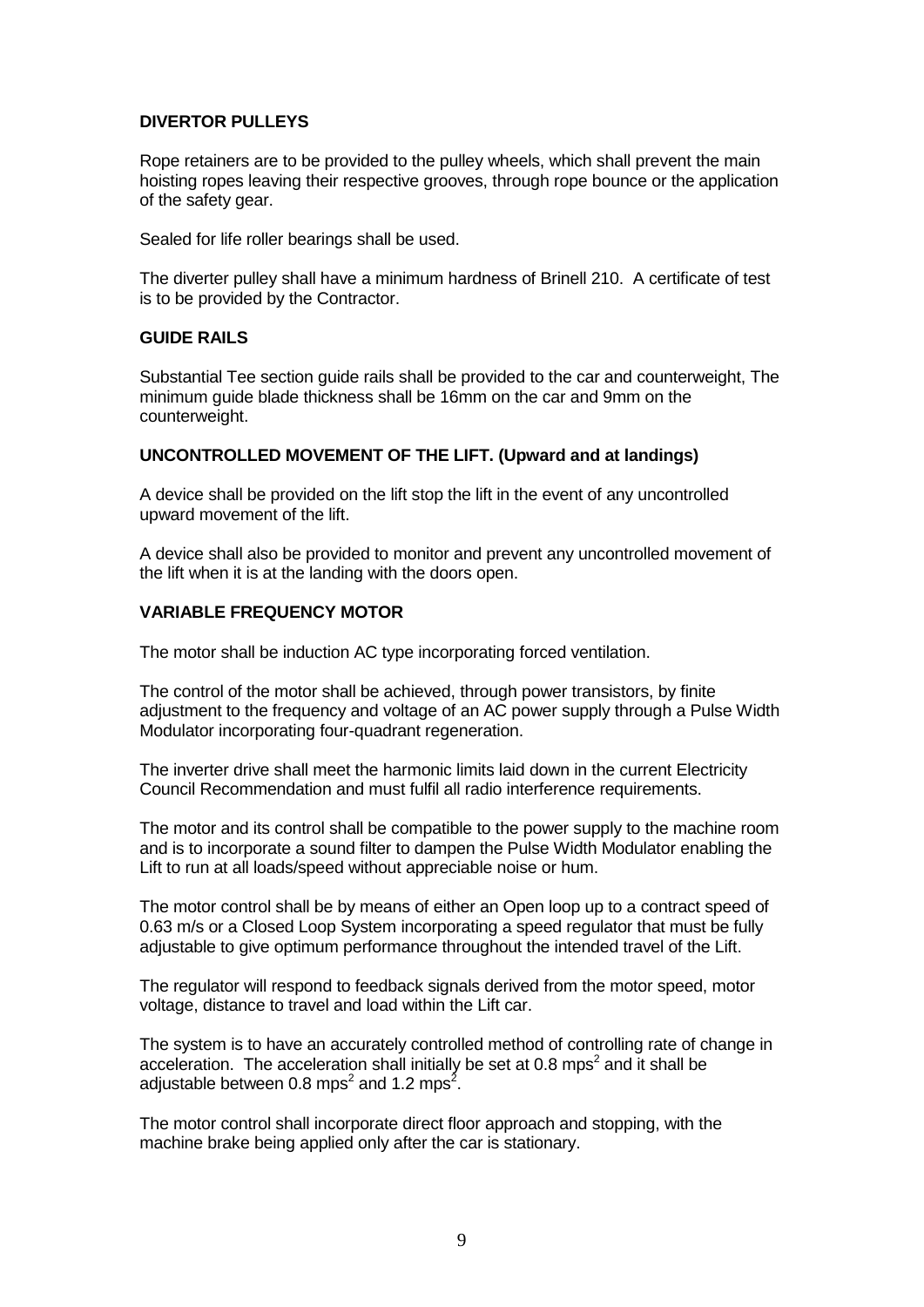The system shall maintain its speed between -2% and +2% of its designed operating speed.

Protection to the motor windings shall be in the form of thermistors with additional protection provided by the inverter should any of the following occur:

- 1. Over-current in the drive circuit
- 2. Over-voltage of the intermediate circuit
- 3. Under-voltage of the intermediate circuit
- 4. Network voltage asymmetry not correct
- 5. Temperature rise of the semi-conductor cooling plates
- 6. Regulator electronic voltages incorrect
- 7. Operation of the electronic braking network incorrect
- 8. The speed of regulator becomes saturated

The motor shall bear the actual manufacturers name and data plate. All motor terminals shall be readily accessible and of screw fixed or bolted design located within a terminal box.

Lifting eyes are to be provided to the motor casing.

The motor shall be rated for a Lift duty of 180 starts per hour.

Motor bearings shall be of the roller type.

In the event the driving machine requires site assembly it must be carried out by the manufacturer or approved agent.

The levelling accuracy shall have a tolerance of +/- 3mm.

The tacho-generator or other means of speed reference shall be so sited that easy access is provided and the items are not subject to accidental damage.

In the event of loss of tacho-generator feedback under normal conditions and on car top control the Lift will immediately shut down and the brake will be applied. The Lift will no longer attempt to respond to calls until tacho-feedback has been reinstated.

Where the hand winding wheel is separate from the driving machine, tacho-generators or other feedback encoders shall not be mounted at the motor end of the high-speed shaft necessitating their removal for handwinding purposes.

## **INSTALLATION WIRING**

The contractor shall provide all new wiring from the fused mains disconnecter for the lift installation.

Under no circumstances will it be permitted to run conduits or trunking above floor level in the motor room where this will constitute a tripping hazard.

When floor trunking is used it will lie flush with the floor level and incorporate chequer plate covers, which shall be removable for their entire length.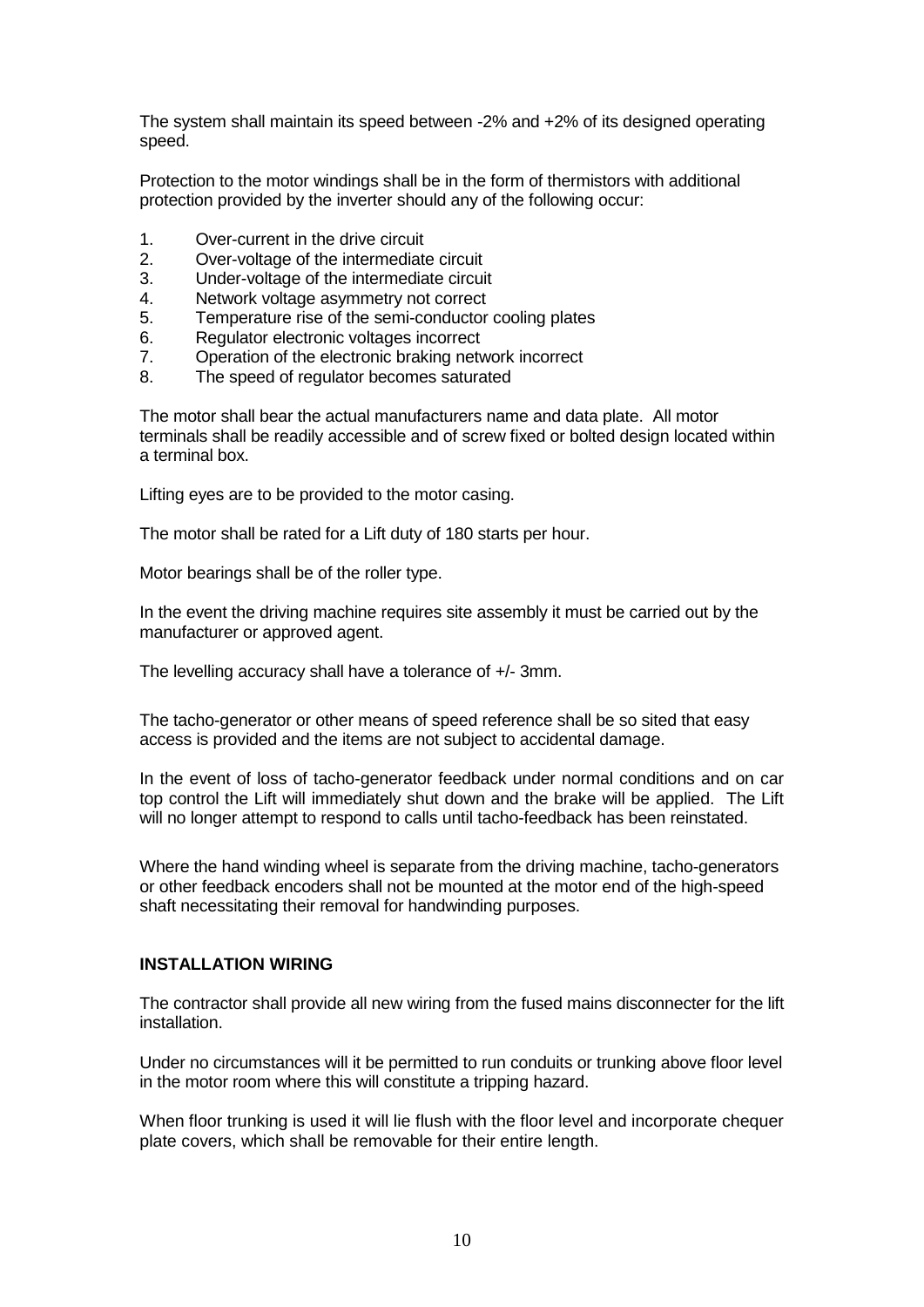All cables shall be enclosed throughout their length in heavy gauge galvanised steel conduit or trunking. Any conduit finishes where disturbed shall be re-coated with galvafroid or similar.

Trailing cables are to be suspended without the use of junction boxes. They shall be suspended from a cable hanger incorporating clamps that will secure the cable without damage or undue pressure on the conductors or insulation.

The cable anchorage shall be installed at the top and approximately halfway position of travel. Beyond the halfway point additional intermediate clamps are to be fitted every 3 metres which shall be carried from the shaft wall or guides. Clamps must be in accordance with the manufacturer instructions.

Each trailing cable shall contain a minimum of 20% spare ways, together with 2 twisted screened pairs.

Trailing cables will be terminated direct to the controller, at one end and either within the car station panel or in a junction box on the car top at the other.

Under no circumstances will junction boxes in alternative locations be permitted.

Flexible metallic conduit shall be used only as approved by the Engineer in cases where it is necessary to provide for adjustment or to reduce the transmission of noise and vibration. Flexible conduit length to be a maximum of 450 mm. Where such approval is given the conduit shall terminate in suitable couplings and shall positively grip the flexible conduit, and an additional earth continuity conductor shall be run outside the conduit between lengths.

The conduit shall be screwed between lengths and into all boxes and fittings and where bends or sets are required they shall be made from the conduit.

Hexagonal male brass bushes shall be used to terminate new conduit in boxes where an adequate screwed spout outlet is not provided.

An approved maker shall manufacture all cables and only one make of cable shall be used on the installation. All new cables shall be multi-strand and the minimum area of any one conductor shall not be less than 1mm sq (except travelling cables).

All wiring and travelling cables shall be 600/1000 grade having low smoke and fume insulation.

It must not be possible for any travelling cable to foul any fittings or equipment in the lift shaft and a suitable screen shall be fitted up to the halfway point in the shaft constructed from a non-combustible material. The cable screen must be of maximum width for the area of the shaft occupied by the cable and if of weld mesh, must be of continuous length, having a grid size no greater than 13mm. Any form of flexible screen must be fitted with an adjustable tensioning device capable of having adjustment of at least 100mm.

All cables and travelling cables shall be subjected at the maker's Works to the appropriate voltage tests, tests for thickness of insulation, insulation resistance, fire resistance and flexibility.

Screened ways are to be incorporated for intercom and car telephones terminated separately in the machine room and Lift car as approved by the Engineer. The terminations to car lighting and fan supplies are to be shrouded and labelled.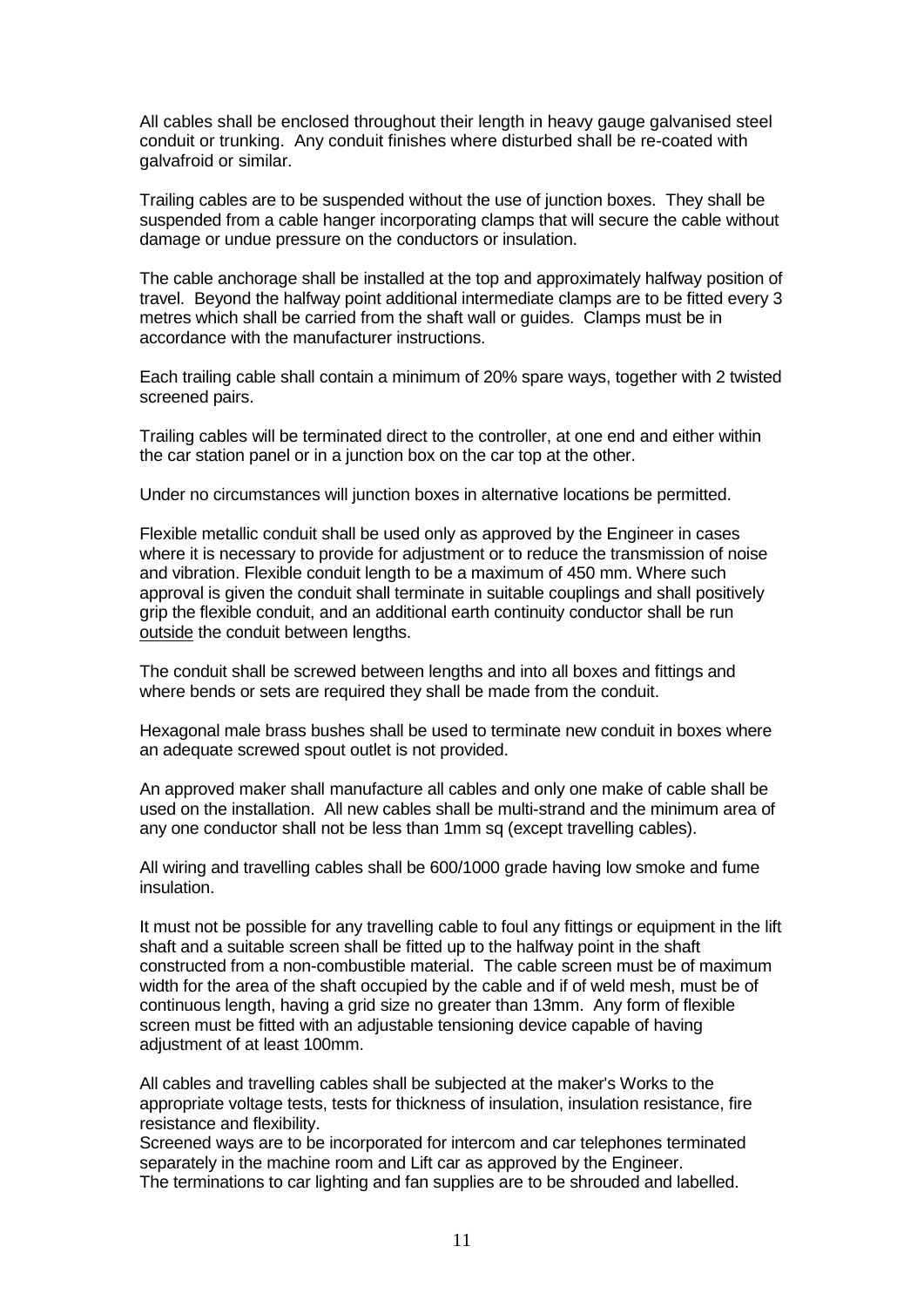All fixed items and components are to be fully earth bonded using 6mm insulated cable, the earthing to include such items as pit ladders, guards, lifting beams, &c.

The use of armoured cable is to be discussed and approved with the Engineer.

All trunking fittings shall be of a standard proprietary manufacture except where special fittings are necessary.

A cable strainer is to be provided in every 3 metre length of trunking.

## **ROPE TERMINATIONS**

The rope terminations shall be:

- a) 4 Bulldog grips, thimbles and eyebolts, incorporating a lock nut and split pinned, or
- b) Metal rods with sockets for rope tucks, to be filled with white metal or epoxy resin. The clevis bolt to be secured by lock nuts and split pins, or
- c) Self-tightening wedge sockets with a minimum of 4 bulldog grips per rope.

Car and counterweight hitches shall be multi-point and the counterweight is to be fitted with spring tensioning depending upon rope configuration and layout.

Adjustment of the nuts on eyebolts will allow for raising the counterweight by 150mm relative to its suspension ropes.

Following completion of the installation and having given time for rope stretch, the Contractor shall return to site to shorten the ropes to maintain the necessary over travels. Any necessary overtime premium shall be included within the tender sum. (This shall also relate to governor and compensating ropes where fitted).

Wire lanyards are to be run through the car and counterweight terminations to prevent twisting. This is to be done as soon as the ropes have been fitted and properly tensioned.

Rope tails shall be between 150mm and 300mm long with the ends whipped and tied back.

## **CONTROL SYSTEM GENERAL REQUIREMENTS**

## **Control Cabinet**

A new control panel shall be fitted being of the steel enclosed cabinet type with louvered ventilation, internally and externally finished in powder coating or plastic skin plate. The identity of all the contactors, relays, solenoids, and other equipment in the controller shall be clearly indicated by means of permanent, heat resistant non-fade, plastic labels. Dymo or similar will not be acceptable. A key to abbreviations and symbols used will be affixed to the inside of the controller or controller door.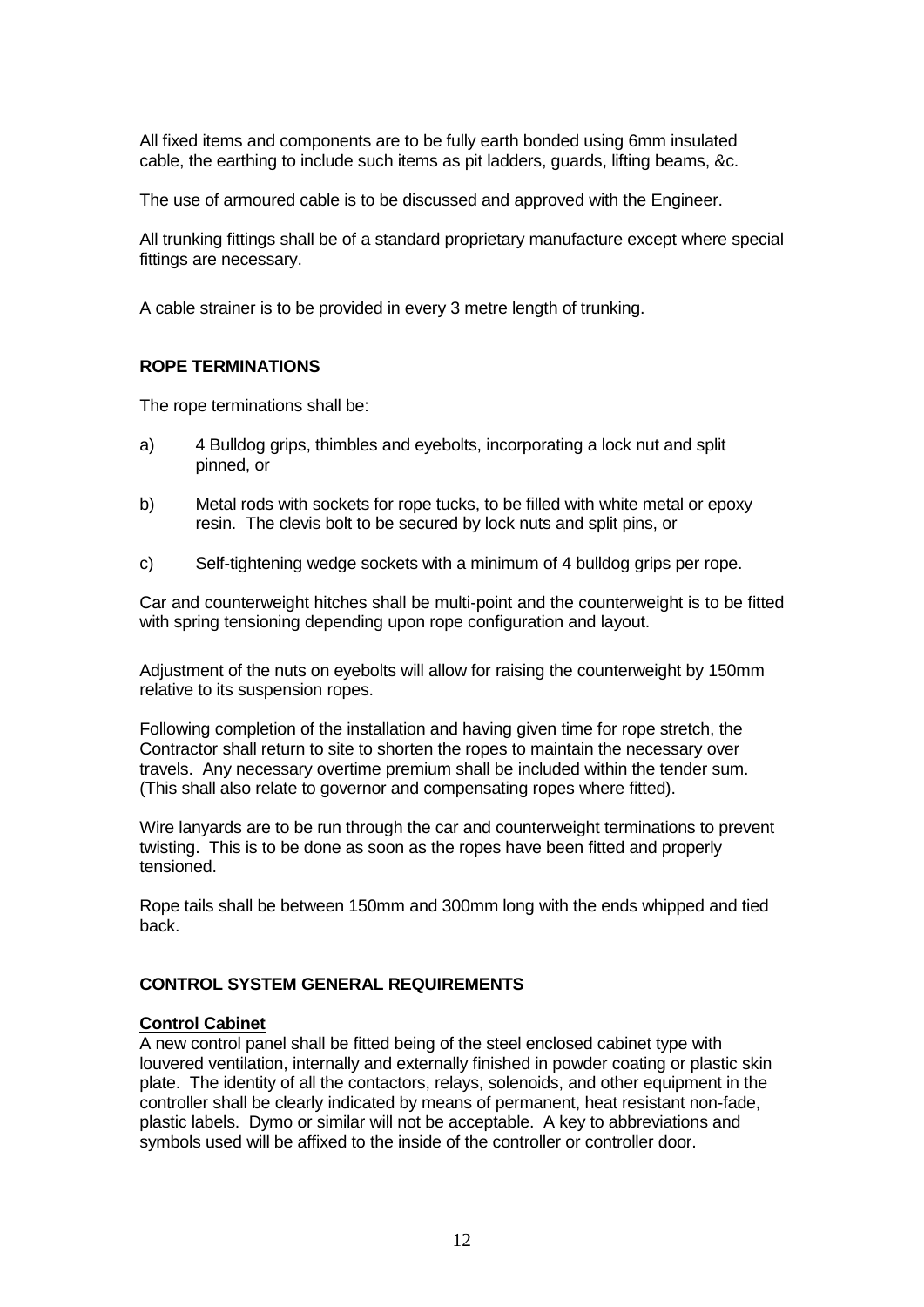Access shall be from the front only unless complexity of equipment necessitates rear entry also. The doors shall be full height and width of the panel and shall be of double hinged mechanically latched type.

The enclosure shall provide protection to IP23 Standard.

All cable entry shall be from below.

The new controller must be designed and constructed to pass through the building without any alteration to the building fabric. Notwithstanding this requirement, the controller shall be of a suitable design to be comfortably accommodated within the motor room.

Two external lifting eyes are to be fitted to the top of the controller cabinet to allow lifting without distortion.

All resistors are to be mounted externally to the main control equipment in a housing mounted to suit the site conditions with suitable ventilation.

Doors shall not be of the lift-off type and shall be separately earthed.

A notice shall be permanently affixed to the controller door detailing the final torque settings entered on to the main drive inverter.

Where location dictates, control panel(s) shall be sound isolated.

#### **Control Components**

The system shall be microprocessor controlled.

The microprocessor section of the control panel shall be separately mounted, such that the inadvertent connections of high voltages or physical damage from falling objects are prevented.

All input/output lines must be capable of withstanding short circuits and the application of 500v for short duration i.e. megger tests, without permanent damage.

An electronic, non-resettable, permanently displayed digital trip counter shall be provided to record the number of journeys for the lift.

Each control panel is to be provided with a visual display showing the operating status of the Lift and incorporating LED indicators which show each of the following sequences:

Power on Power to each processor board Lift in service Lift direction Calls registered for car and landing Door open/door close Safety edge operation Lift overload Lift on car preference Lift on door hold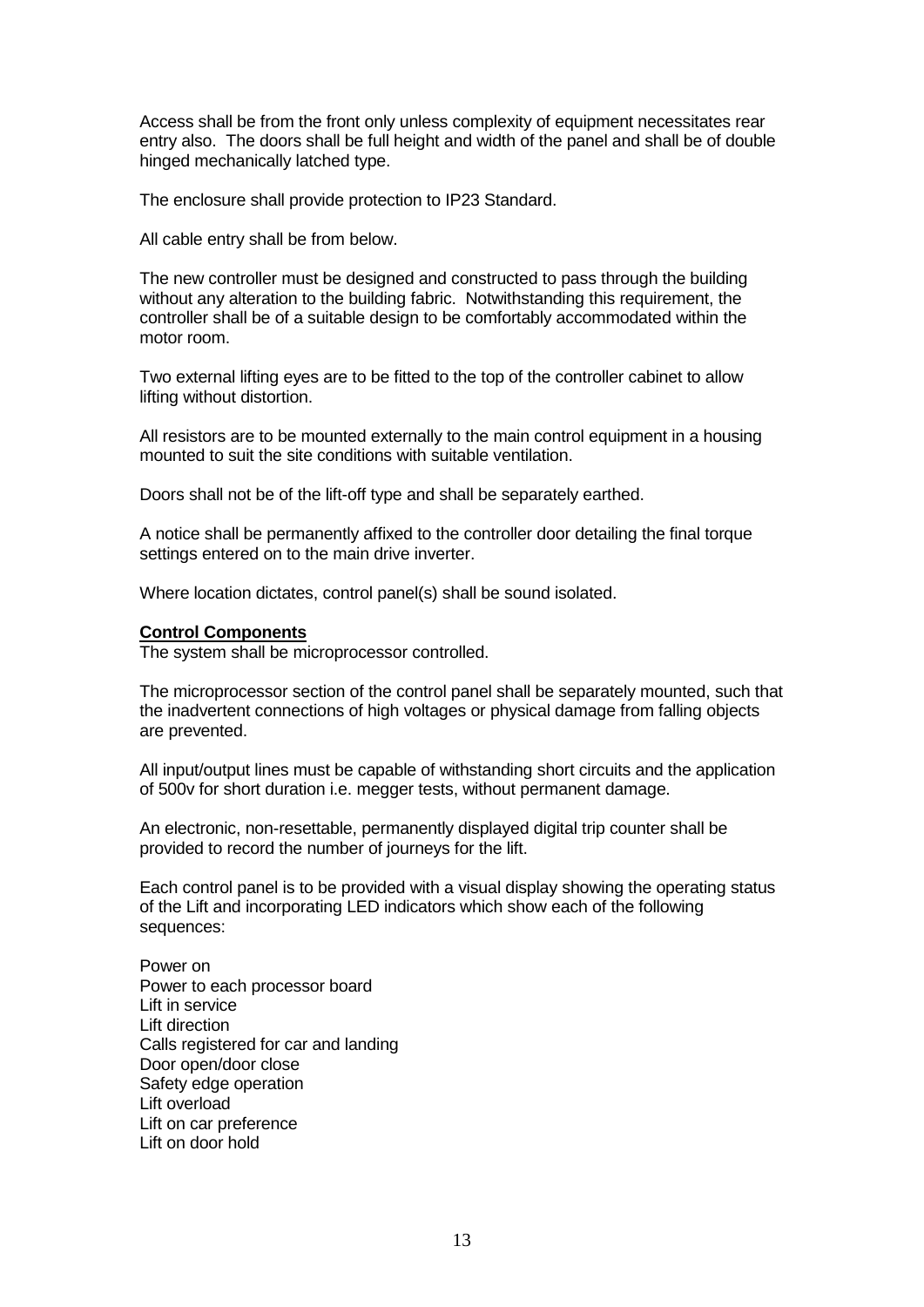The control cabinet shall be provided with an external changeover switch to convert from NORMAL to INSPECTION operation, together with UP and DOWN buttons, and an OVER-RIDE button.

When switched to INSPECTION all safety circuits will be in use. On operating the continual pressure OVER-RIDE button, the safety gear switch on the car, buffer switches, over travel limits, governor switch and governor tension weight switch will be over-ridden. This OVER-RIDE button is to assist in the release of the safety gear or to move the Lift from the overtravel limits.

This INSPECTION/NORMAL switch will NOT OVER-RIDE the mechanics control station or any other part of the safety circuit.

For each individual Lift a MAINTENANCE/NORMAL SERVICE switch is to be provided on the control panel which will prevent the Lift answering its landing calls.

A door isolation switch will be provided which will prevent operation of the car doors.

A key operated switch shall be provided to operate the overspeed governor (remote overspeed governor).

Where the Contractor's standard custom-built control system is proposed all items detailed in the specification are features and components that will be required as a minimum.

Where the preferred method for interrogating the lift control system when fault finding or altering the lift operating parameters is by the use of a portable or hand held device, then any such device shall be permanently located within the controller cabinet and shall become the employer's property. It shall be site specific and any unique identification number shall be recorded on the device.

Special cooling and/or filtration equipment is to be incorporated to reduce the spread of dust through the controller and to maintain satisfactory ambient temperatures and prevent local hot spots.

The following items are required:

Phase failure/phase reversal protection Double journey timers Automatic homing [switched] Door nudging with audible signal All control equipment to be protected by miniature circuit breakers not fuses Door open/door close timers fully adjustable for dwell and operating speeds Anti-interference features for all car controls Earth terminals and full earth bonding Supplies to printed circuit boards shall be protected by miniature circuit breakers Microprocessor based car position reference system Thermal overloads for main motor protection or alternatively protection within the controller software Car and landing door lock short-circuit protection A device shall be fitted that determines the lift machine and machine room temperature. An over temperature will cause the lift to shut down at the next floor in a controlled manner.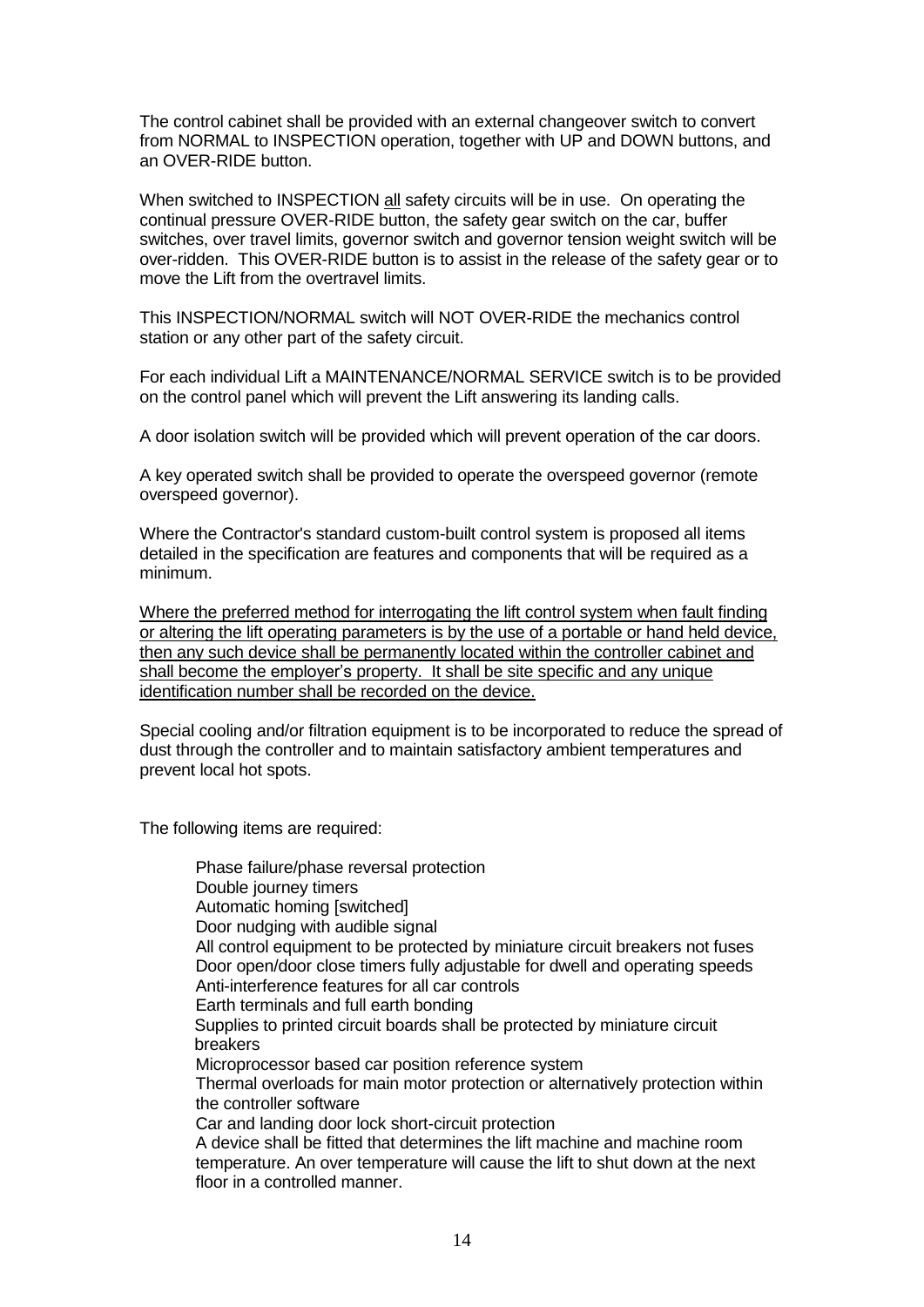Suitable outputs shall be provided to provide speech generation. The processor shall provide advanced signals to highlight such items as "Doors Closing" etc.

In the event of loss of tacho-generator feedback under normal conditions and on inspection control the Lift will immediately shut down and the brake will be applied. The Lift will no longer attempt to respond to calls until tacho-feedback has been reinstated.

The door open button within the lift car shall illuminate during the door closing cycle.

## **Equipment Reliability**

The control circuit where fed from an alternating current source shall be greater than 100V and not greater than 240V.

On relay components the "VOLTAGE RELIABILITY" shall be at least 80%, i.e. the control circuits must operate at 25% below design voltage.

The "COMPONENT RELIABILITY" shall not be less than three million, i.e. the expected number of operations between two failures.

All timers shall be of solid state design.

All car and landing control indicators will illuminate until their call is answered by the lift.

The lift should not interfere with the reception of radio and television programmes or the supply of computer-related equipment. The lift equipment shall be fitted with the necessary interference suppression and filtration components during manufacture.

Car position reference systems shall be actuated by one of the following: Shaft encoders **Transducers** 

Any other proposed system shall be with the approval of the engineer.

## **Car Preference**

Car preference operation will be provided. With the key in the ON position the Lift will be removed from NORMAL operation and will respond only to car calls and will ignore all other automatic operations. The key will be captivated when in the "ON" position.

When under car preference the Lift will park with both car and landing doors open.

The Lift will respond to continuous pressure on the selected car floor push only and only the first call will be answered. For any subsequent call it will be necessary to press the car button to achieve further door closing.

## **Wiring Diagrams**

Contract specific plastic encapsulated wiring diagrams are to be provided within the machine room in addition to those provide within the O & M Manuals.

## **FULLY COLLECTIVE CONTROL**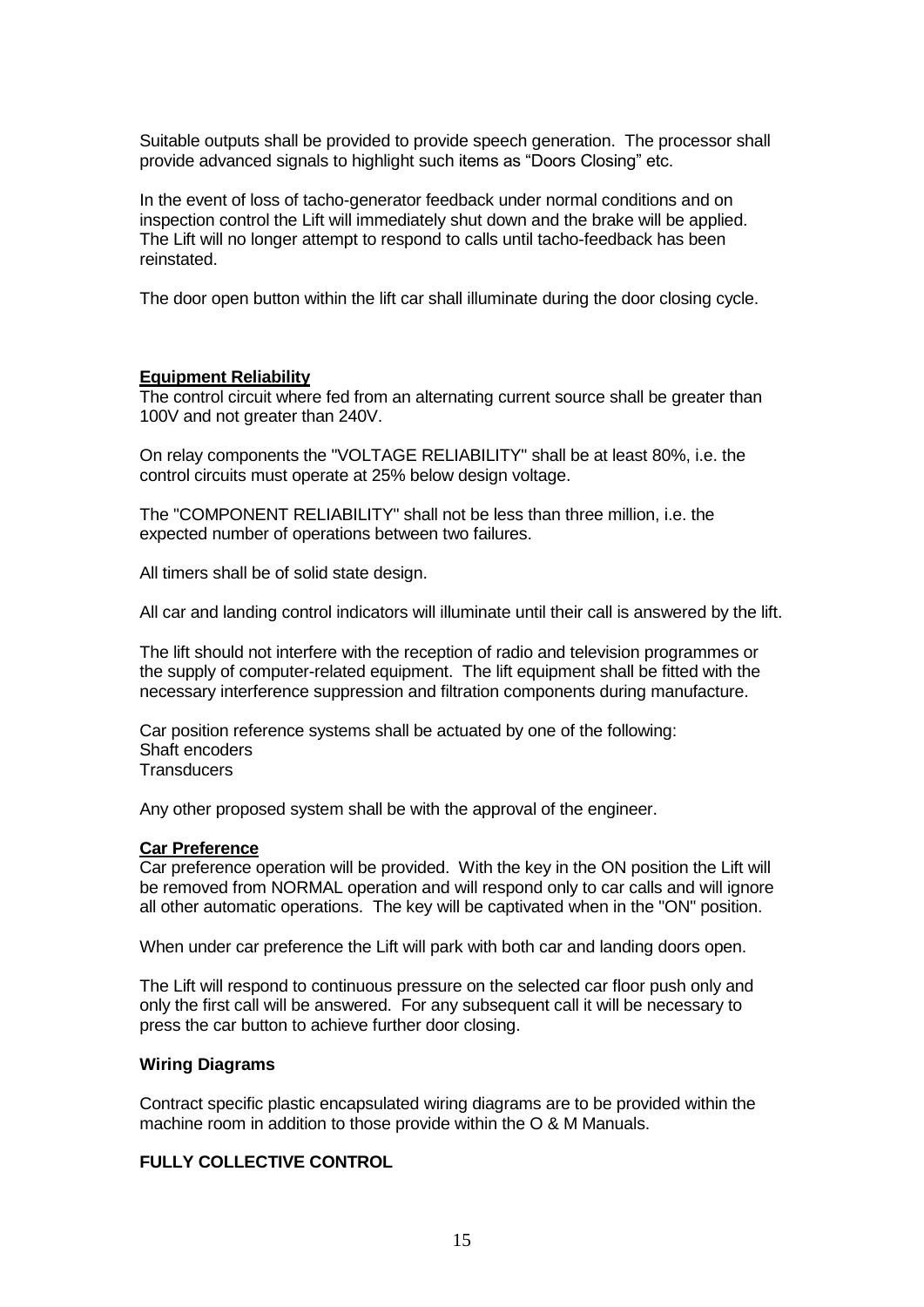Following registration of a landing call, the Lift will respond to that call only when it is travelling in the direction of the call.

It will store this call in memory if travelling in the opposite direction and answer it sequentially when travelling in the direction of the call.

If the Lift responds to a floor where both UP and DOWN calls are registered it will respond only to the call in the direction in which it is committed to travel.

If no car call is then placed and there are no further hall calls in that committed direction, the doors will re-open and its committed direction will reverse and it will respond to the other call.

Car calls will be answered sequentially as their destinations are reached irrespective of the order in which they were registered. As each car call is answered it will be cancelled.

Each controller is to incorporate automatic logging which will have an indicator display board to show a record of events covering the following Lift functions:

Primary safety circuit failure Primary loop failure Car door switch fault Landing door lock fault Failure of doors to open Lift overloaded condition Landing and car calls cancelled Shutdown due to successive failed attempts to start Limited force door closing having been operated Memory failure Programme error Stuck landing/car call button Service to engineers visit Two spare signal/record facilities

## **HANDWINDING SYSTEM**

An electronic hand winding system shall be provided which shall incorporate both audible and LED illumination. The equipment shall be wall-mounted adjacent to its corresponding hoisting machine and shall be easily viewed from the normal hand winding position.

A control switch mounted on the hand winding unit shall initiate the operation of the hand winding system. When switched "ON" and under hand winding operation, it will indicate both visually and audibly as the Lift becomes level with a landing floor level. The unit shall display the position of the lift car relative to the nearest landing.

Supply to the hand winding system shall be from an independent low-voltage source incorporating an emergency supply which automatically becomes available in the event of mains power failure.

Irrespective of the position of the mains supply switch, the operation of the switch on the hand winding buzzer system shall render all other controller components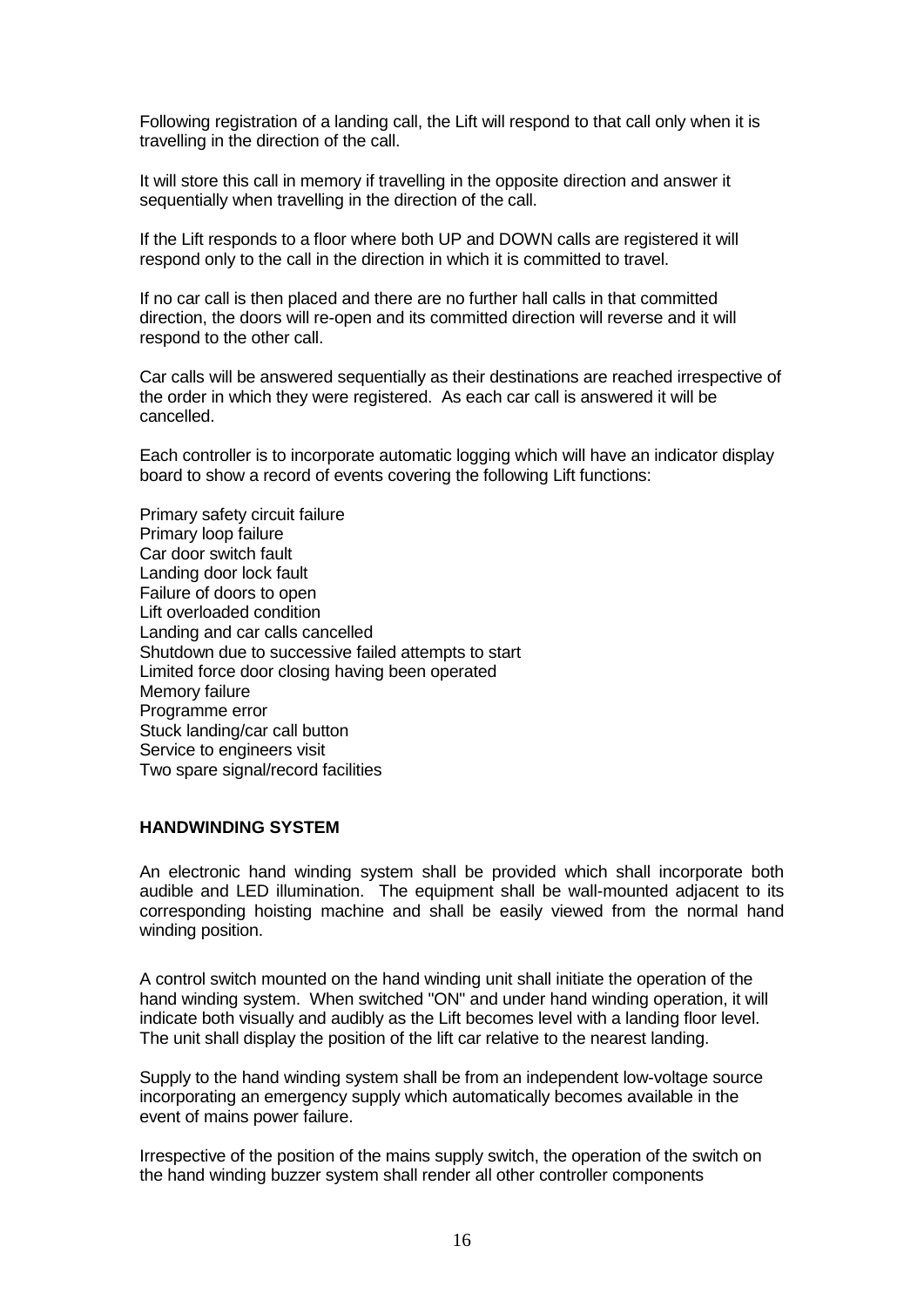inoperative and an illuminating indicator shall be sited adjacent to the hand winding switch to notify that the buzzer system is switched on.

## **MECHANICS CONTROL STATION**

The car top control station panel shall be mounted vertically within 1000mm of the landing entrance and easily accessible from the landing. (In the through car condition it shall be accessible from the side with the majority of landing entrances)

The mechanics control station on the car top shall contain maintenance and testing switches, direction push buttons, a 13amp switch socket outlet with RCD protection, and a proprietary brand of 16 watt twin fluorescent bulkhead light fitting with polycarbonate or similar shatter resistant diffuser.

The light fitting shall also be provided with an emergency power source from an independent supply of 3 hours duration. This unit shall be sited on the car top.

It is permissible to feed the emergency car lighting from this source provided that a "3-hour" duration is maintained in each case.

All car top lighting and power points shall come from a common source but shall be individually fused.

All switches and push buttons shall be clearly marked with their functions.

Operation of these switches and push buttons shall be as follows:

## **Roof Light Switch**

Control of Roof Light

## **Shaft Light Switch**

In addition to the shaft lighting switch circuits specified for motor room and lift shaft, an intermediate switch shall be incorporated in the mechanics control faceplate, which will provide the shaft lighting system with a third point of operation.

## **Emergency Stop/Run Switch**

The emergency stop switch shall be a push/pull type (push to stop pull to run). The button shall be at least 50mm in diameter and coloured red.

The stop button shall be proud of its shroud only in the "run" position.

The button shall show visual indication of both operational positions and incorporate the word STOP placed on or near it.

The button shall be positioned at the extreme top right position on the car top control panel.

## **Inspection/Normal Operation Switch**

NORMAL - Normal operation INSPECTION - Car and landing push buttons isolated: push buttons on mechanics control panel become operative, and the Inspection/Normal Operation switch becomes illuminated.

This words NORMAL and INSPECTION shall be marked on or near the switch.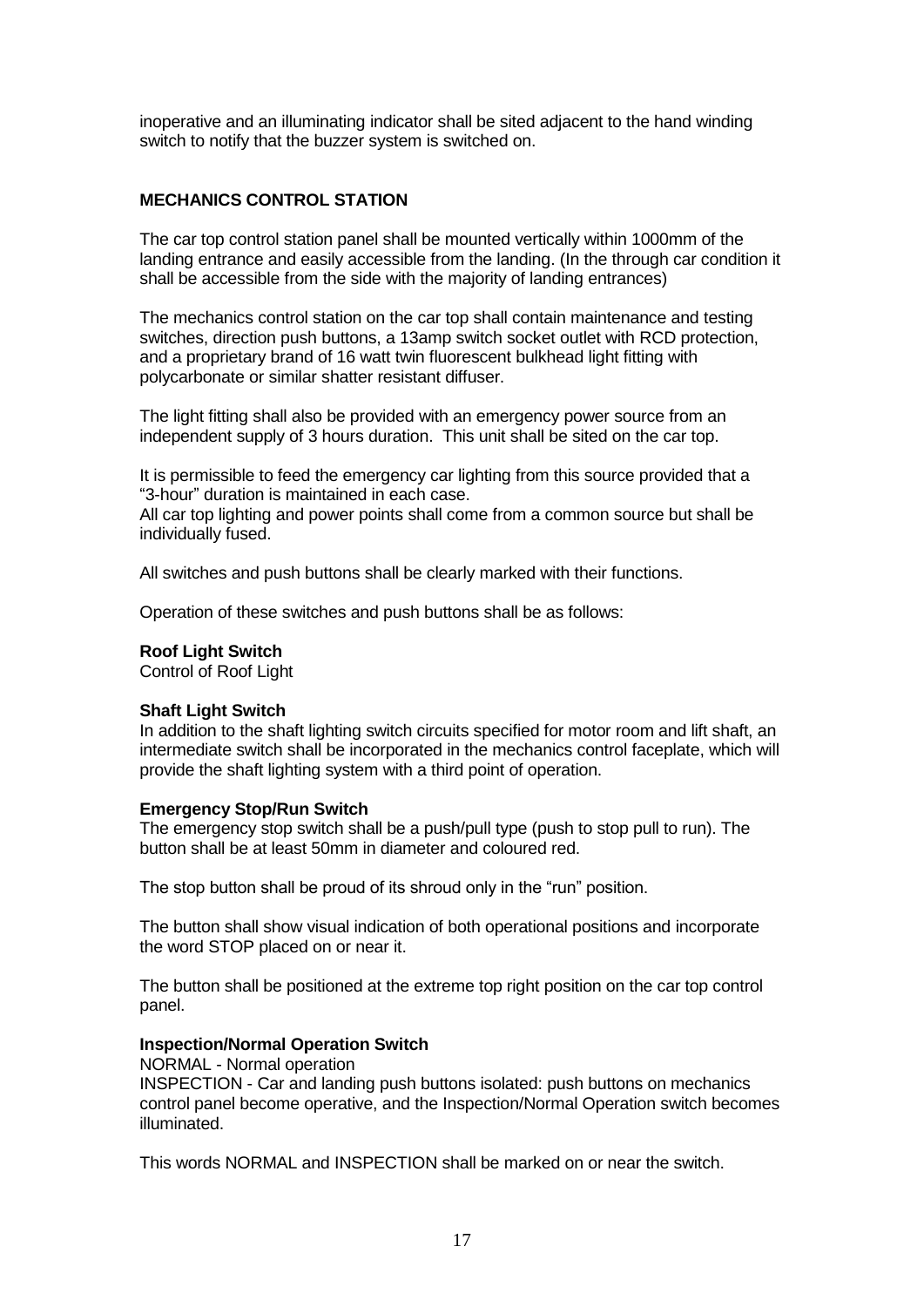The switch is to be protected against involuntary operation and a bi-stable design. The switch shall be shrouded.

The switch shall be positioned in the extreme top left on the car top control panel.

## **Door Control Switch**

The words DOOR OPEN AND CLOSED placed on or near the switch and shall be positioned to the extreme bottom left on the car top control panel.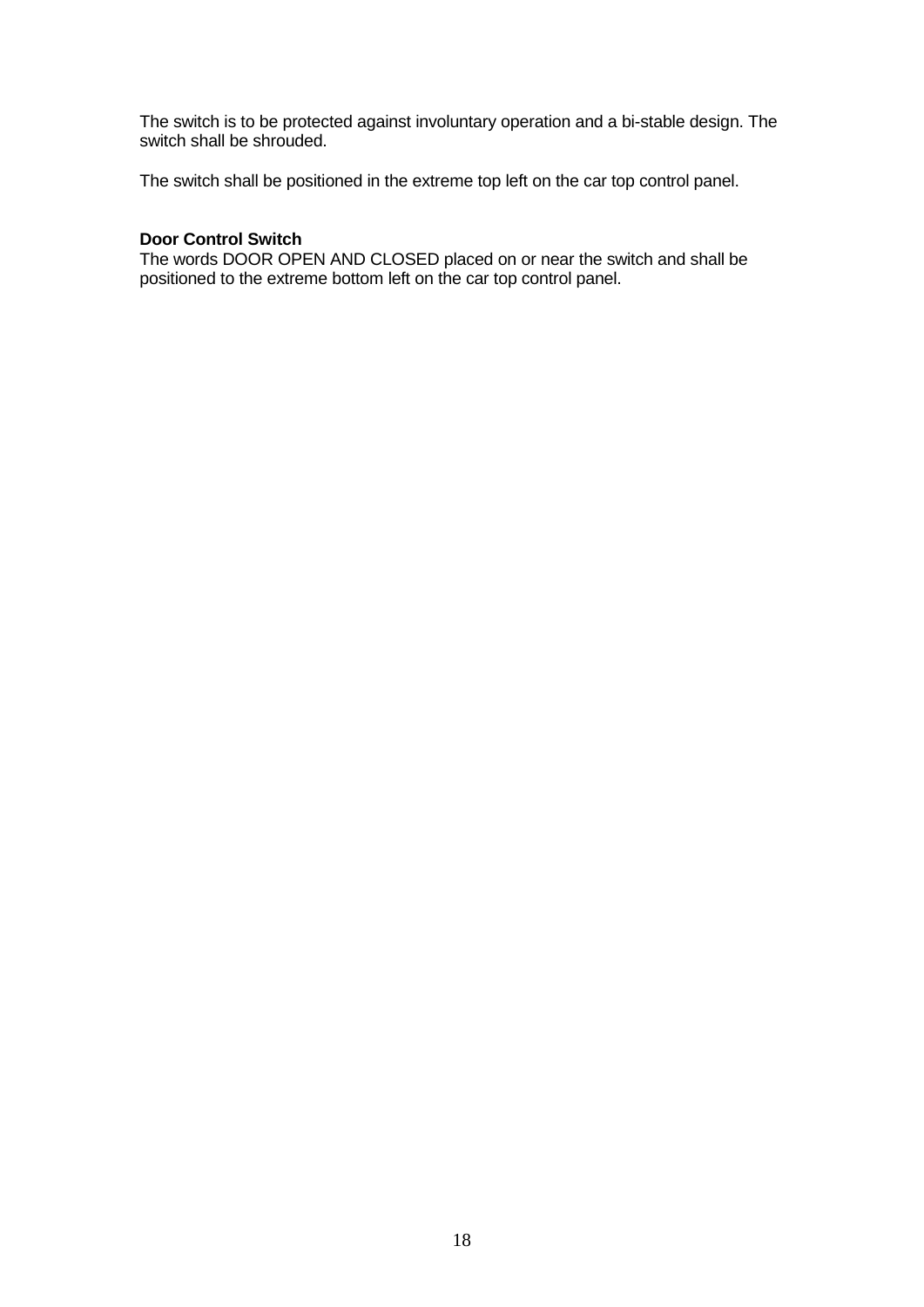## **Up, Run and Down direction buttons**

The up direction button, the run button and the down direction button shall be arranged centrally and vertically in line with the up direction button positioned at the top of the car top control panel.

These shall operate car in the UP or DOWN direction (only while the respective direction button and the intermediate run button are depressed). These shall operate under constant pressure.

## **Engineers Alarm Button**

An enshrouded continuously illuminated alarm push in yellow and engraved **alarm**  over a red back ground and located below the stop button.

A mechanically operated UP inspection limit is to be incorporated in the control circuit so that when the INSPECTION switch is in the INSPECTION position and the UP button is depressed, the car shall stop at the top of the lift shaft low enough to ensure that a 2 metre tall person standing on the top of the car shall be in no danger of coming into accidental contact with any overhead equipment or structure. Immediately after the UP test limit has been set and checked for final position the limit supporting arm, in addition to the conventional clip fixings, is to be twice pinned through the guide flange. In addition, a notice is to be fitted with the wording WARNING - DO NOT MOVE UP INSPECTION SAFETY LIMIT.

All controls shall be fully shrouded and sensibly positioned, accessible and no further than 1 metre from the entrance.

## **PROTECTIVE SCREENS & GUARDS**

- 1. All rotating equipment and extended rope traverses shall be guarded.
- 2. Equipment guards shall comprise a profiled rod frame with 10 swg welded mesh infill. Mesh shall be a maximum of 20mm grid.
- 3. The fixings for the guards are to be easily removable.
- 4. All fixings shall be of a standard size and require the use of a specific tool for releasing. The tool shall be provided and kept mounted on the machine room tool board.
- 5. Framed hinged access flaps shall be provided, sensibly sited for ease of inspection and maintenance.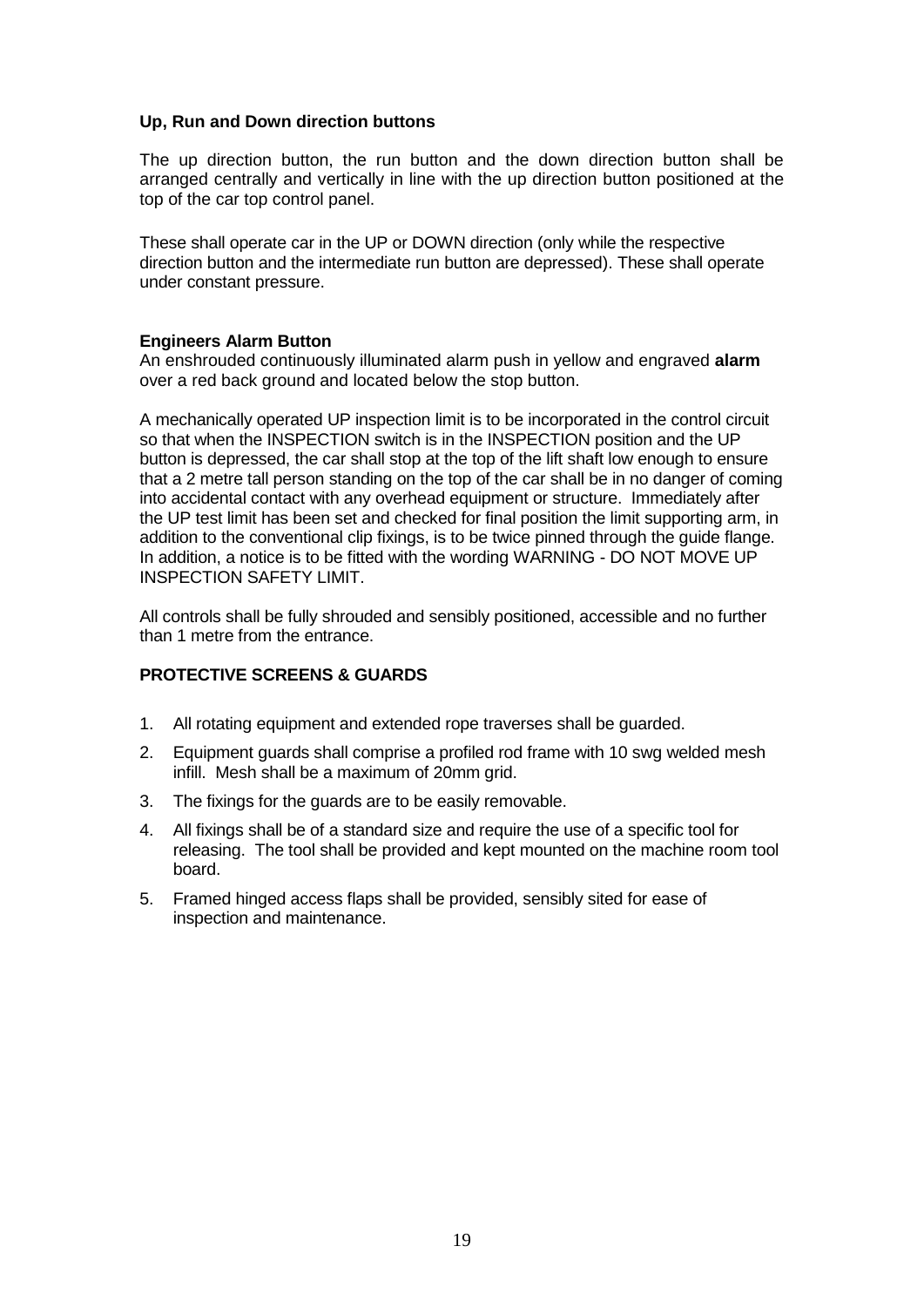- 6. Steel rope hole reducers shall be floor fixed and incorporate a 50mm raised collar and felt restrictor providing a safe minimum running clearance.
- 7. Motor and generator commutators shall be guarded; the guards to comprise a rod frame and 12mm mesh with the design being specific for each application.
- 8. The flanges of beams and other hazards with less than 2.1 metres clear height shall be clad in 25mm thick Neoprene padding having BLACK and YELLOW warning stripes.
- 9. Where light fittings are suspended giving less than 2.1 metres clearance they shall be provided with a wire mesh guard.
- 10. Access hatch covers in the lift motor room are to be faced in aluminium chequer plate, which has an embossed non-slip surface. All edges of the plate covering are to be ground to an angle finish to prevent tripping hazard. Suitable recessed handholds shall be provided.
- 11. Where the access hatch is located in the floor of the motor room it shall incorporate a safety handrail which engages with the flap or flaps of the hatch. The engaging bar will mechanically latch the flaps in the vertical position.
- 12. All unguarded upper machine room levels shall be fitted with removable tubular steel safety handrails. The tubing shall be completely demountable with a minimum 50mm cross section. In addition to upright supports at each end. intermediate supports shall be located at a maximum of 1 metre pitch. A horizontal mid-rail shall also be provided which shall be a minimum of 25mm cross section.
- 13. All holes and apertures in the lift shaft, machine or pump room or top wheelhouse shall be properly filled or screened.
- 14. A permanently fixed flat step steel access ladder and handrail is to be fitted between differing machine room levels.
- 15. Rope hitch plates where exposed in working areas shall be covered in removable steel sheet guards. These guards shall be secured with wing-nuts.
- 16. Steel fascias of a minimum 16 swg shall be provided the full width of the header. Bracing and stiffening is to be provided to prevent distortion. The header is to extend from sill level to the header of the floor below.
- 17. At the lowest terminal floor a ramped steel fascia will extend to 750mm. At the upper terminal floor a similar ramped section will be affixed to the header.
- 18. A ramped toe-guard shall be fitted to the underside of the car of sheet steel construction. It shall extend 50mm beyond each side of the clear opening and be ramped and braced back to the underside of the car. The toe-guard shall be 16 swg steel sheet minimum and extend 750mm below the car sill. Countersunk screw fixings shall be used at 150mm centres.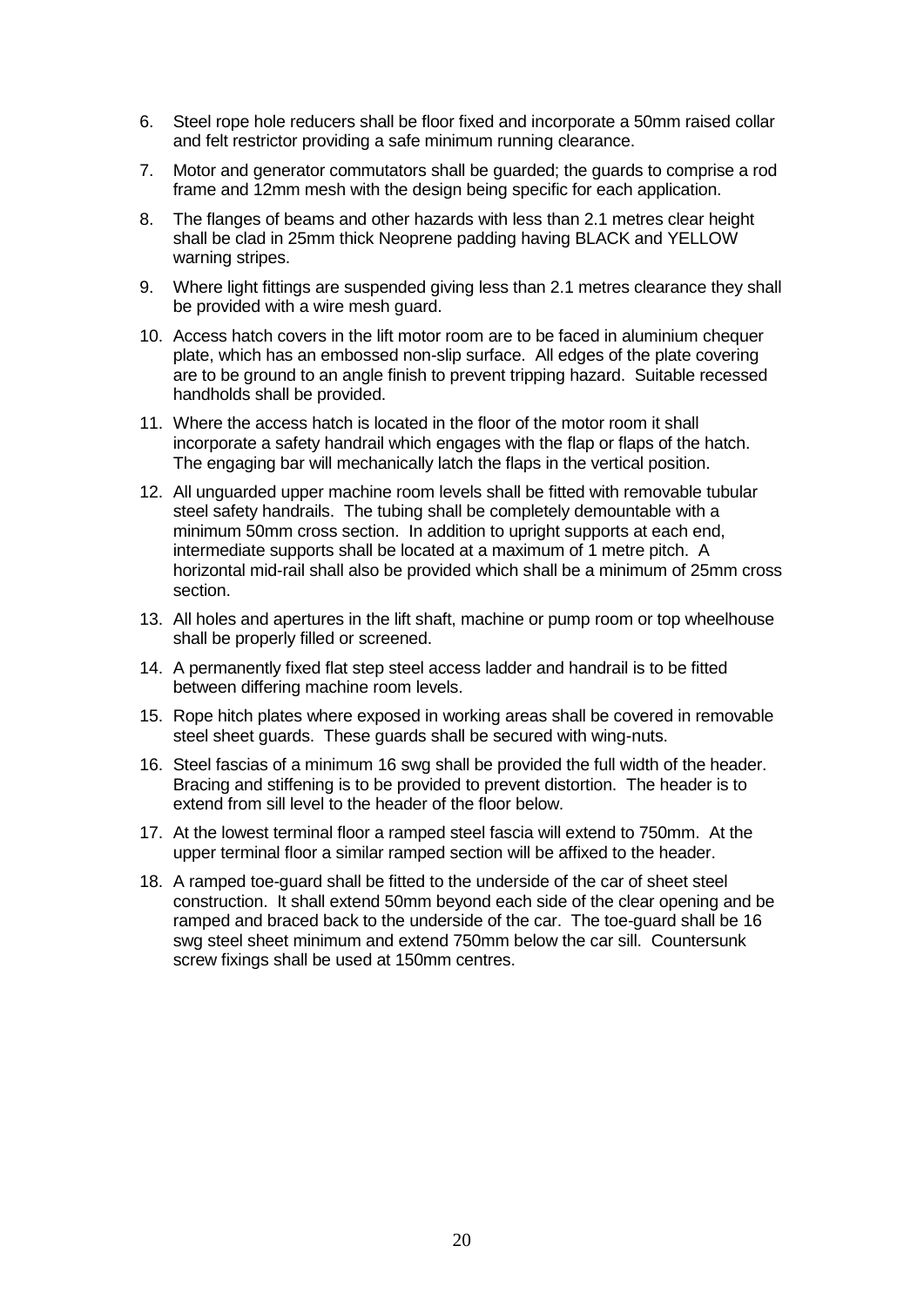- 19. All ledges over 150mm shall be ramped in 16 swg steel sheet to an angle of  $70^{\circ}$ with the design of ramp to suit the particular application.
- 20. Voids in the lift shaft shall be guarded with mesh suitably braced screens which shall comprise 38mm RSA frames with 16 swg mesh infill. Mesh shall be a maximum of 50mm grid of 10 gauge galvanised weld mesh.
- 21. Shaft division screens shall be framed in a minimum of 38mm RSA with a 50mm grid of 10 gauge galvanised welded mesh suitably braced.
- 22. The counterweight screen is to be framed in 25mm RSA with 25mm weld mesh infill. Where clearance does not permit the use of an angle frame, either a flat bar or rod frame is permissible. The counterweight guard shall completely enclose the buffer area from a point 75mm below the fully buffered position to a height of 2.5 metres from this point.
- 23. Where trailing cables may come into contact with the lift shaft walls or shaft equipment, a flex screen shall be fitted. The screen shall be in the form of a cable tray approximately 300mm wide fixed from the halfway point downwards. Additionally, tensioned vertical air cord or vertical conduit may be used secured between bracket fixings.
- 24. A permanently fixed pit access ladder shall be fitted. It shall comprise flat steel steps and a separate grab rail and shall be easily accessible from the lowest terminal landing.
- 25. Where a deep pit condition exists, steel chequer plate decking shall be fitted to provide an adequate working platform and to act as staging for the lower pit level.
- 26. A 1 metre high barrier rail shall be fitted to the rear and sides of the car roof, where clearance permits. The handrail shall not run within 70mm of the perimeter of the Lift car. The rail shall be of 35mm square section and shall not bridge the car isolation. In addition, a 100mm kicking board shall be provided to the car top, which shall be painted in black and yellow diagonal stripes.

## **MACHINE ROOM LESS LIFTS. ( M.R.L )**

## **This type of Lifts is not approved for use in University of Southampton properties without the specific written approval of the engineer.**

In addition to the aforementioned requirements the following specification for machineroom-less lifts shall be provided. Generic lift equipment from the approved components must be used.

## **Guides**

Guides shall be positioned in a conventional layout with one guide each side of the lift car and separate counterweight guides. All guide fixings shall be independent of each other. Substantial Tee section guide rails shall be provided to the car and counterweight, The minimum guide blade thickness shall be 16mm on the car and 9mm on the counterweight.

## **Type of roping**

The roping layout for the lift shall be 2:1 under slung.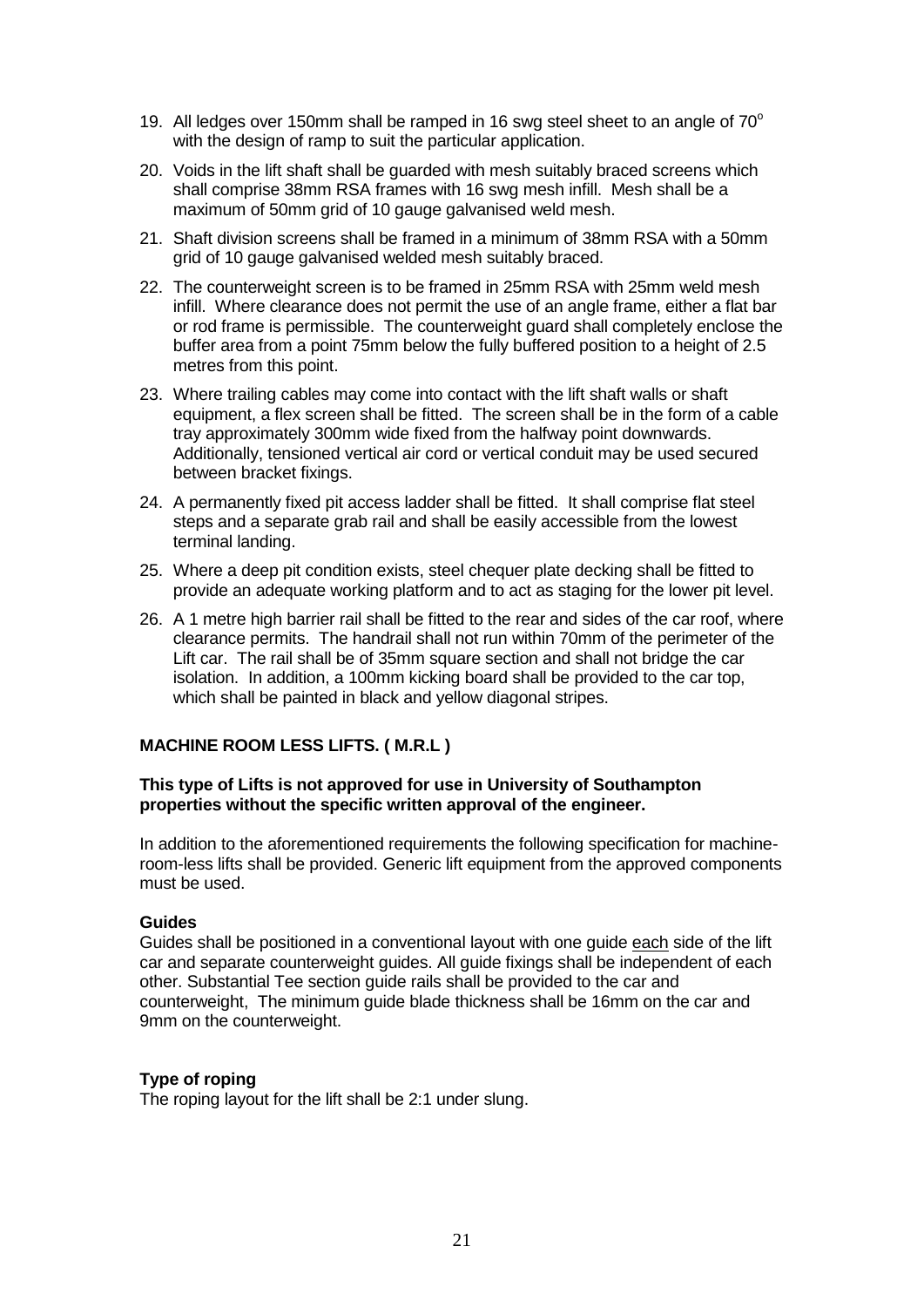## **Drive Unit.**

The drive unit shall be a gearless unit. The drive unit shall either be mounted within the lift shaft pit or headroom area.

## **Controller**

The controller shall be as detailed within the aforementioned specification. It shall be capable of being positioned anywhere within 10 metres of the bottom floor.

The controllers shall be positioned within a suitably sized secure room where the equipment can be worked on safely. There shall be at least 1 metre x 1 metre of free working space in front of the controller.

Lift electrical services and the lift mains supply shall be provided in the controller room.

A 200mm square straight duct shall be provided from the controller room to the lift well. A draw wire shall be left in the duct if it is over 1 metre long.

## **Counterweight Frame**

A conventional counterweight frame must be employed on the lift. The counterweight shall weigh a value equal to the lift car weight  $+50\%$  of the contract load.

## **HYDRAULIC LIFTS**

In addition to the aforementioned requirements the following specification for hydraulic lifts shall be provided.

#### **Guides**

Guides shall be positioned in a cantilevered arrangement up to a Lift Contract Load of 8 Persons 630 Kg. Above this contract load the car guide rails shall be positioned each side of the Lift Car. Substantial Tee section guide rails shall be provided to the car and counterweight, The minimum guide blade thickness shall be 16mm on the car.

## **Ram/Cylinder**

Up to a Lift Contract Load of 8 persons 630 Kg a single ram may be employed. Above this contract load at least two rams shall be employed.

## **Type of roping or chain layout.**

The roping/chain layout for the lift shall be 2:1 rope suspended.

## **Drive Unit.**

The drive unit shall consist of a steel fabricated tank with rubber isolation between its feet and the floor. The unit shall incorporate a submerged motor and screw pump. The control valve shall be mounted to the top of the tank and shall incorporate closed loop feed back technology.

The drive unit shall incorporate as a minimum a hand pump, a pressure gauge, a manual lowering facility and high and low pressure switches. A low-pressure protection facility will prevent the lift being manually lowered if the working pressure to the ram is reduced to below the minimum allowable working pressure.

It shall be designed as a minimum to be able to cope with 60 motor starts per hour.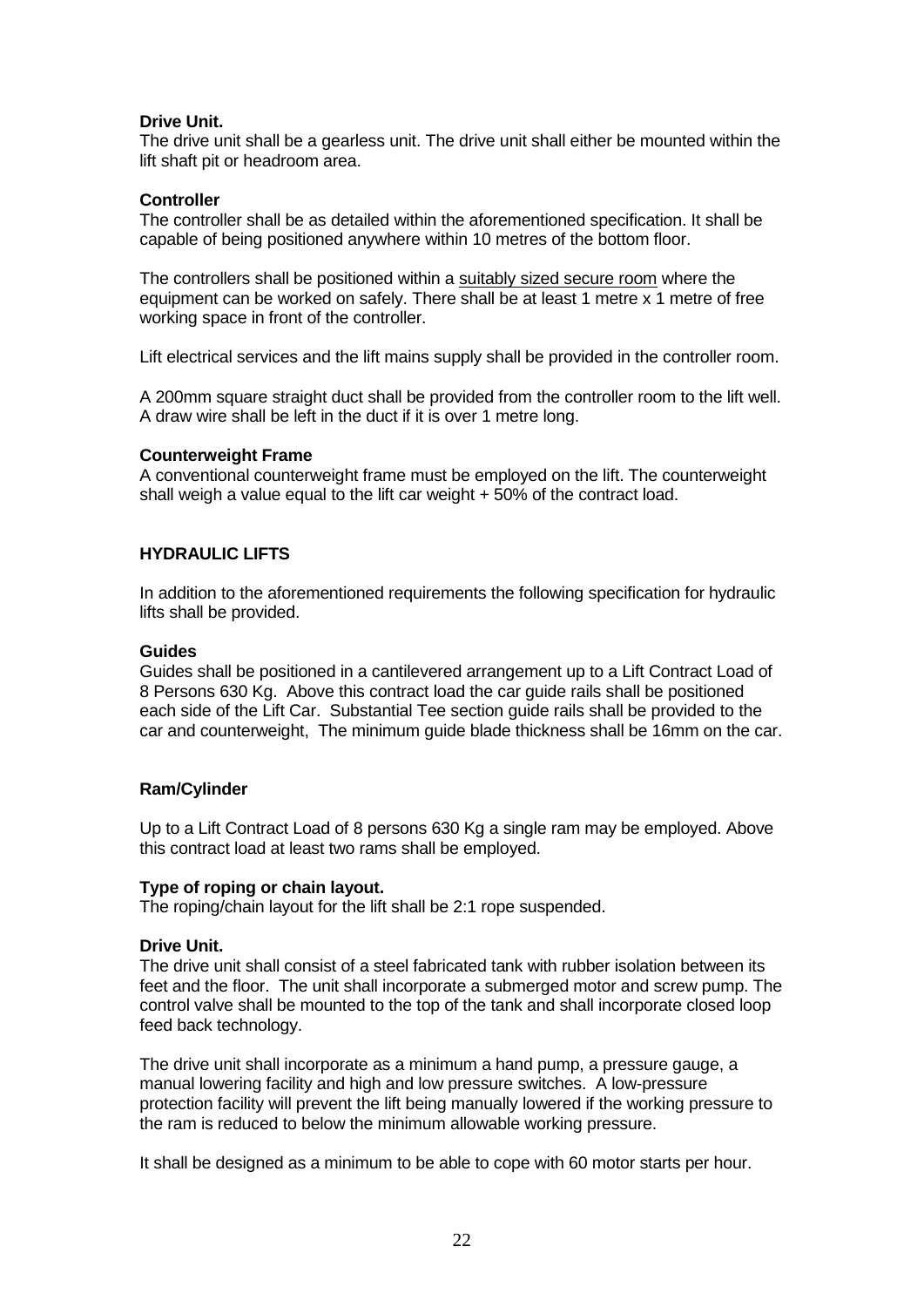## **Machine Room**

**A machine room shall be provided.** It shall incorporate the drive unit, controller, and Lift Electrical services. The machine room shall be suitably heated and ventilated to dissipate the heat generated by the lift equipment.

## **Lift Speed.**

Hydraulic lifts shall not exceed a contract speed of 0.6 m/s due to potential heat build-up. Higher speeds may be acceptable but must be agreed by the engineer.

## **EVACUATION LIFTS.**

## **Where evacuation lifts are installed the following is required as a minimum.**

## **Controller.**

The controller shall comply fully with the requirements to function as an "Evacuation Lift" and as detailed within BSEN81-72.

In the event of power failure the control system shall "remember" what floor the lift is on.

## **Communication.**

A communication system shall be installed between the machine room, the lift car and each landing. The master communication panel shall be installed at the main fire access level and it shall be possible from this floor to contact and speak to any other communication panel.

All other communication panels shall be able to contact and speak to the master panel.

The communication panel shall incorporate a "euro" type key switch, which when activated will instate the communication system and switch on the evacuation control mode of the lift.

## **Secondary Back Up Power Supply.**

A secondary back up power supply for the lift in accordance with BSEN81-72 shall be provided.

## **WHEN INSTALLING AN EVACUATION LIFT THE LIFT SHALL BE TRACTION DRIVEN.**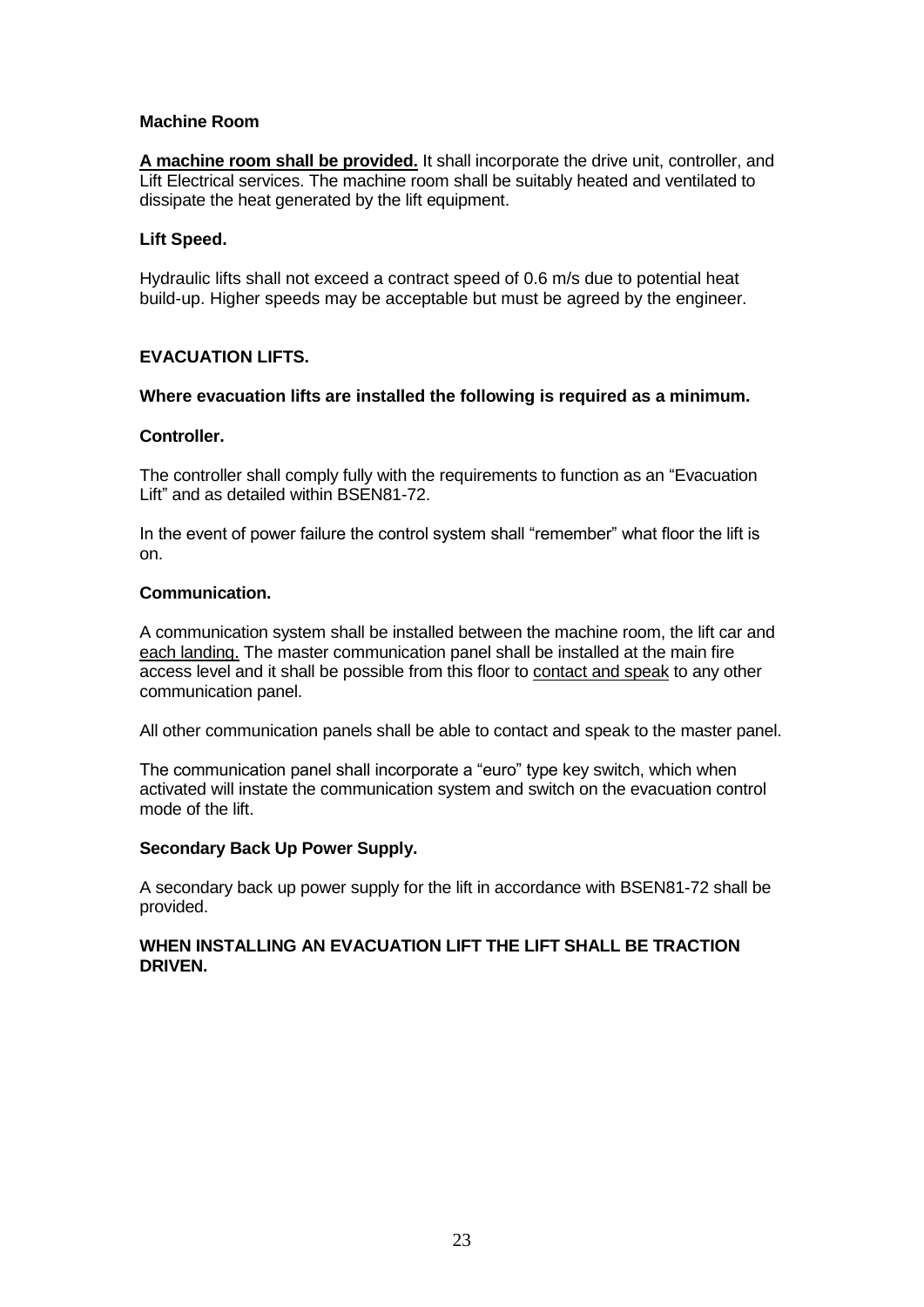## **FIRE FIGHTING LIFTS**

Fire fighting Lifts shall be designed in accordance with current standards and Regulations.

All the requirements covered within this design brief shall be met apart from the following differences:

- When installing Machine Room Less Lifts, the drive unit shall be positioned at the top of the lift shaft and the roping arrangement can be 1:1 if required.
- Position Indicators shall be of UK third party supply suitable for the temperature range needed to comply with this standard.

## **GENERAL**

**During planning of the lift facility for a building as traffic analysis shall be carried to establish the number of lifts required together with the performance requirements of the lift. This will establish the lift speed and size and duty requirements.**

## **PLATFORM LIFTS.**

**Platform lifts shall comply with BS 6440.**

**The maximum vertical travel shall be 4 metres.**

**The minimum size of the platform shall be 1100mm wide x 1400mm deep for vertical platform lifts and 900mm x 1200mm for stair platform lifts.**

**The platform must be directly driven through a mains supply and must not rely on batteries that are charged when the platform is not in use.**

**Platform Lifts shall only be installed where it is not practical to install a conventional passenger lift.**

## **STAIR LIFTS**

**Stair lifts shall comply with BSEN81–40: 2008.**

**The Stair Lift must be directly driven through a mains supply and must not rely on batteries that are charged when the platform is not in use.**

**A stair lift must only be installed as a last resort.**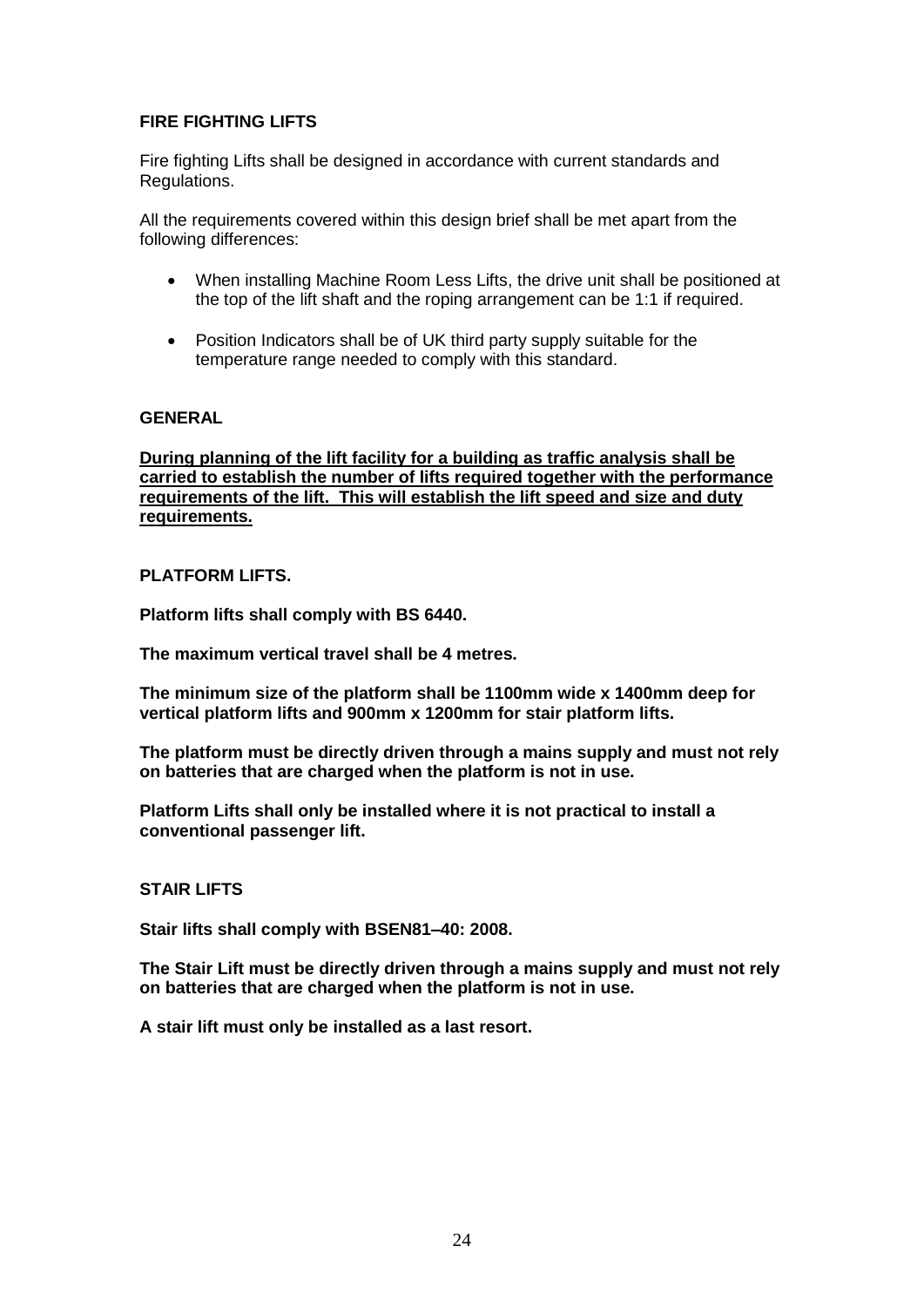## **SCHEDULE Nº1: GENERAL REQUIREMENTS**

| <b>Minimum Requirements</b>                       | <b>Passenger Lift</b>              |
|---------------------------------------------------|------------------------------------|
| Type of Lift                                      | Passenger Lift                     |
| <b>Carrying Capacity</b>                          | 8 Person 630 Kg                    |
| Operating Speed *                                 |                                    |
| Motor Drive System                                | Variable Frequency                 |
| <b>Control System</b>                             | <b>Fully Collective</b>            |
| Floors Served *                                   |                                    |
| Floor Designation *                               |                                    |
| Machine Room Location *                           |                                    |
| Car Entrance Type                                 | <b>Two Panel Centre Parting</b>    |
| <b>Landing Entrance Type</b>                      | <b>Two Panel Centre Parting</b>    |
| <b>DIMENSIONS</b>                                 |                                    |
| Lift Car (minimum size)                           | 1100mm<br>Width<br>Depth<br>1400mm |
|                                                   | Height<br>2200mm<br>900 mm         |
| Entrance                                          | Width<br>2000 mm<br>Height         |
| Total Travel *                                    |                                    |
| Pit Depth *                                       |                                    |
| Headroom *                                        |                                    |
| <b>SPECIAL REQUIREMENTS</b>                       |                                    |
| Fire Fighting Lift to BS5588 *                    |                                    |
| Fire Fighting Control Only *                      |                                    |
| Evacuation Control to BS5588 Pt 8*                |                                    |
| Standby Generator Interface *                     |                                    |
| <b>BMS</b> Interface *                            |                                    |
| Fire Alarm Recall *                               |                                    |
| Isolation of  floor by key switch<br>within car * |                                    |

 $\bullet$  = To Be Completed by the lift contractor at tender stage.

**During planning of the lift facility for a building as traffic analysis and disabled access assessment shall be carried to establish the number of lifts required together with the performance requirements of the lift. This will establish the lift speed and size and duty requirements.**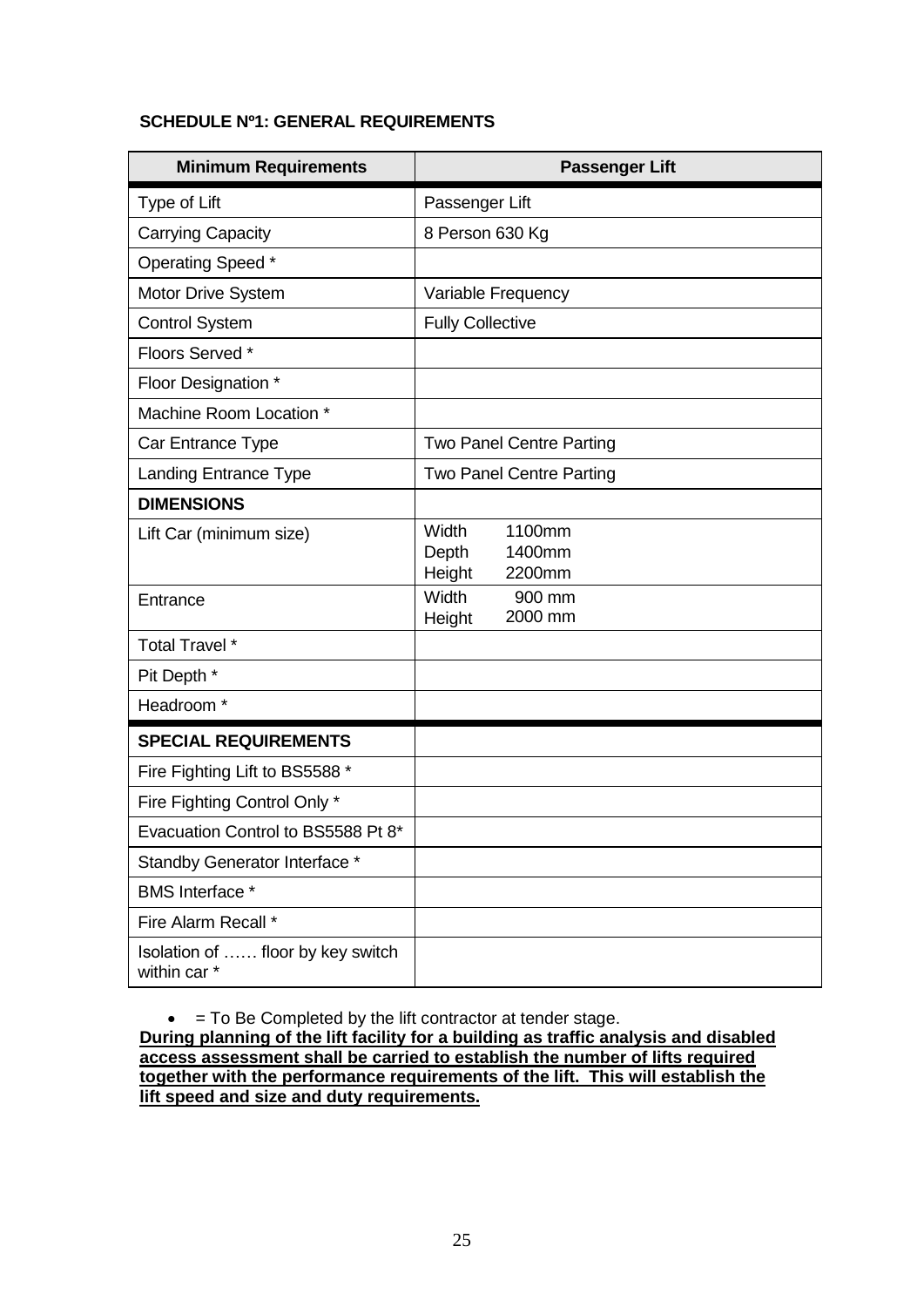## **SCHEDULE Nº2: LANDING FIXTURES AND FINISHES**

| <b>Detail</b>                                   | <b>Passenger Lift</b>                                                                                        |  |
|-------------------------------------------------|--------------------------------------------------------------------------------------------------------------|--|
| <b>Landing Door Finish</b><br><b>All Floors</b> | Pattern Stainless Steel 304 Grade BA                                                                         |  |
| <b>Architrave Finish</b><br><b>All Floors</b>   | Pattern Stainless Steel 304 Grade BA                                                                         |  |
| <b>Sill Type</b>                                | <b>Extruded Aluminium</b>                                                                                    |  |
| <b>Push plate Finish</b><br><b>All Floors</b>   | Satin Stainless Steel 304 Grade 240 Grit                                                                     |  |
| <b>Pushbutton Type</b>                          | Lift Store US91 EN<br>L.E.D. Illuminated Tactile                                                             |  |
| <b>Number of Risers</b>                         | One                                                                                                          |  |
| <b>Landing Indicators</b><br><b>All Floors</b>  | Incorporated in landing push station, digital with separate<br>direction of travel arrows and arrival chimes |  |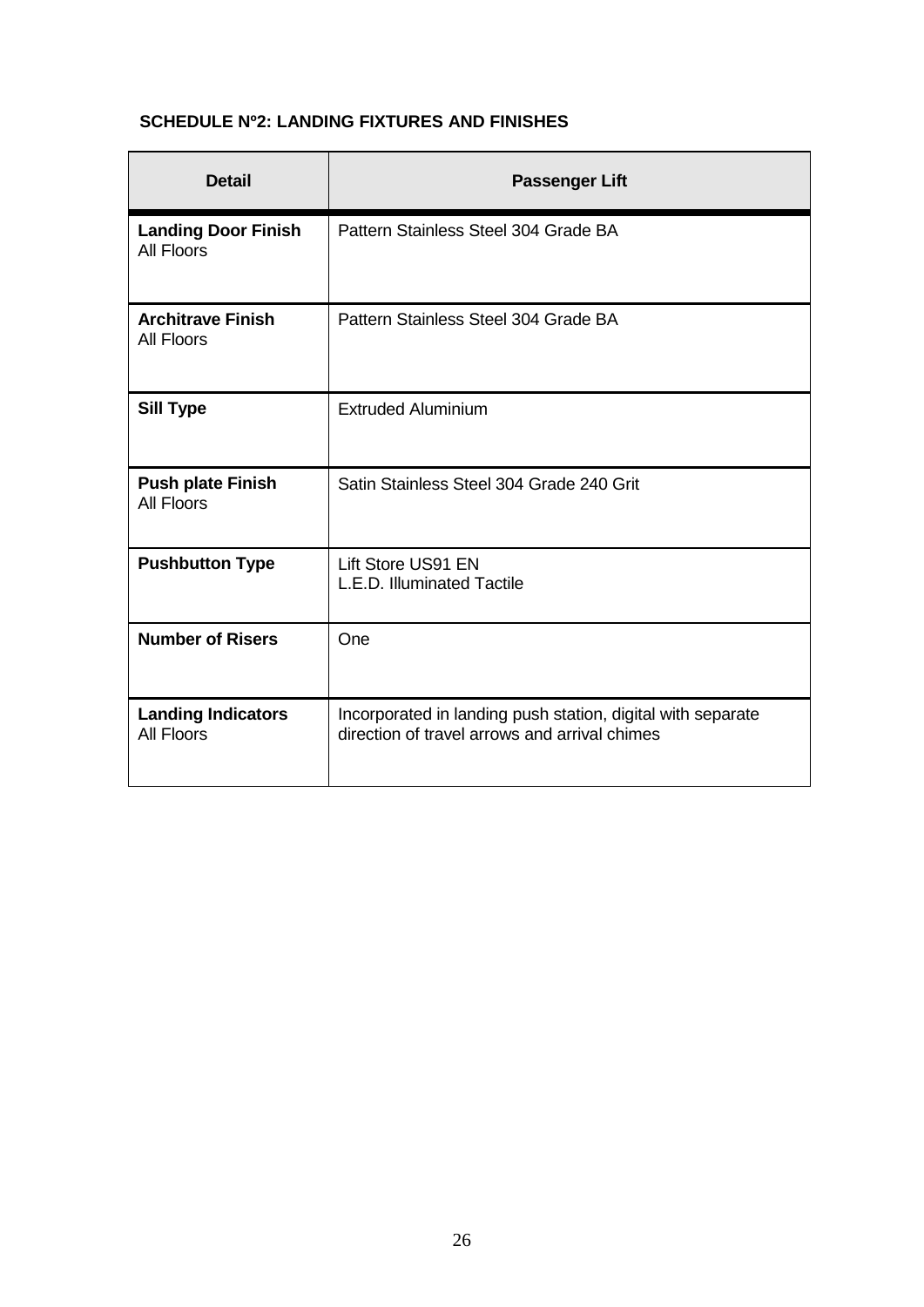## **SCHEDULE Nº3: LIFT CAR FIXTURES AND FINISHES**

| <b>Details</b>                            | <b>Passenger Lift</b>                                                                            |
|-------------------------------------------|--------------------------------------------------------------------------------------------------|
| Car Door Finish                           | Pattern Stainless Steel 304 Grade BA                                                             |
| Car Sill Finish                           | <b>Extruded Aluminium</b>                                                                        |
| Front Return and Overgate Panel<br>Finish | Pattern Stainless Steel 304 Grade BA                                                             |
| Position Indicator Type                   | Digital with Separate Direction of Travel Arrows                                                 |
| Separate Faceplate                        | Not required                                                                                     |
| <b>Pushbutton Type</b>                    | Lift Store US91 EN<br>L.E.D. Illuminated. To incorporate audible signal for<br>call acceptance.  |
| <b>Number of Car Stations</b>             | One                                                                                              |
| <b>Faceplate Finish</b>                   | <b>Satin Stainless Steel</b><br>304 Grade 240 Grit                                               |
| Side Wall Finish                          | <b>Pattern Stainless Steel</b><br>304 Grade BA<br>Car Panel Joints to incorporate a Darvic Strip |
| <b>Rear Wall Finish</b>                   | <b>Pattern Stainless Steel</b><br>304 Grade BA<br>Car Panel Joints to incorporate a Darvic Strip |